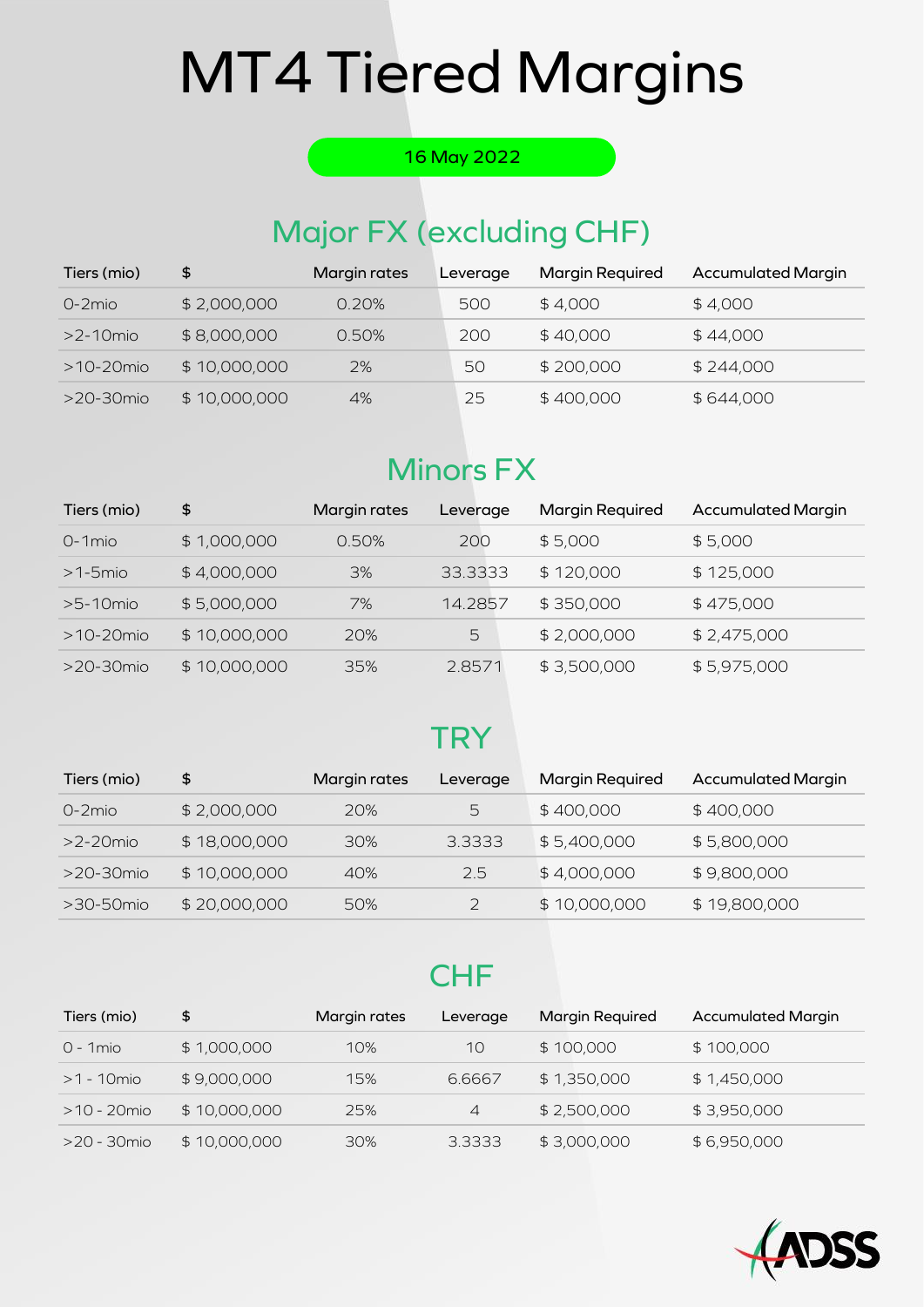#### 16 May 2022

## **Exotics**

| Tiers (mio)    | \$           | Margin rates | Leverage | <b>Margin Required</b> | <b>Accumulated Margin</b> |
|----------------|--------------|--------------|----------|------------------------|---------------------------|
| 0-0.5mio       | \$500,000    | 2%           | 50       | \$10,000               | \$10,000                  |
| $>0.5 - 5$ mio | \$4,500,000  | 20%          | 5        | \$900,000              | \$910,000                 |
| $>5-15$ mio    | \$10,000,000 | 30%          | 3.3333   | \$3,000,000            | \$3,910,000               |
| $>15-25$ mio   | \$10,000,000 | 50%          |          | \$5,000,000            | \$8,910,000               |

## Metals - XAU

| Tiers (mio)  | \$           | Margin rates | Leverage | <b>Margin Required</b> | <b>Accumulated Margin</b> |
|--------------|--------------|--------------|----------|------------------------|---------------------------|
| $O-1$ mio    | \$1,000,000  | 0.50%        | 200      | \$5,000                | \$5,000                   |
| $>1-3$ mio   | \$2,000,000  | 1%           | 100      | \$20,000               | \$25,000                  |
| $>3-8$ mio   | \$5,000,000  | 3%           | 33.3333  | \$150,000              | \$175,000                 |
| $>8-15$ mio  | \$7,000,000  | 5%           | 20       | \$350,000              | \$525,000                 |
| $>15-30$ mio | \$15,000,000 | 10%          | 10       | \$1,500,000            | \$2,025,000               |

## **Metals - XAG**

| Tiers (mio)   | \$          | Margin rates | Leverage | <b>Margin Required</b> | <b>Accumulated Margin</b> |
|---------------|-------------|--------------|----------|------------------------|---------------------------|
| $0 - 0.5$ mio | \$500,000   | 2%           | 50       | \$10,000               | \$10,000                  |
| $>0.5-1$ mio  | \$500,000   | 7%           | 14       | \$35,000               | \$45,000                  |
| $>1-5$ mio    | \$4,000,000 | 10%          | 10       | \$400,000              | \$445,000                 |
| $>5-10$ mio   | \$5,000,000 | 20%          | 5        | \$1,000,000            | \$1,445,000               |
| $>10-15$ mio  | \$5,000,000 | 40%          | 3        | \$2,000,000            | \$3,445,000               |

## Metals - XPT

| Tiers (mio)   | \$          | Margin rates | Leverage | <b>Margin Required</b> | <b>Accumulated Margin</b> |
|---------------|-------------|--------------|----------|------------------------|---------------------------|
| $0 - 0.5$ mio | \$500,000   | 2%           | 50       | \$10,000               | \$10,000                  |
| $>0.5-1$ mio  | \$500,000   | 7%           | 14       | \$35,000               | \$45,000                  |
| $>1-5$ mio    | \$4,000,000 | 10%          | 10       | \$400,000              | \$445,000                 |
| $>5-10$ mio   | \$5,000,000 | 20%          | 5        | \$1,000,000            | \$1,445,000               |
| $>10-15$ mio  | \$5,000,000 | 40%          | 3        | \$2,000,000            | \$3,445,000               |

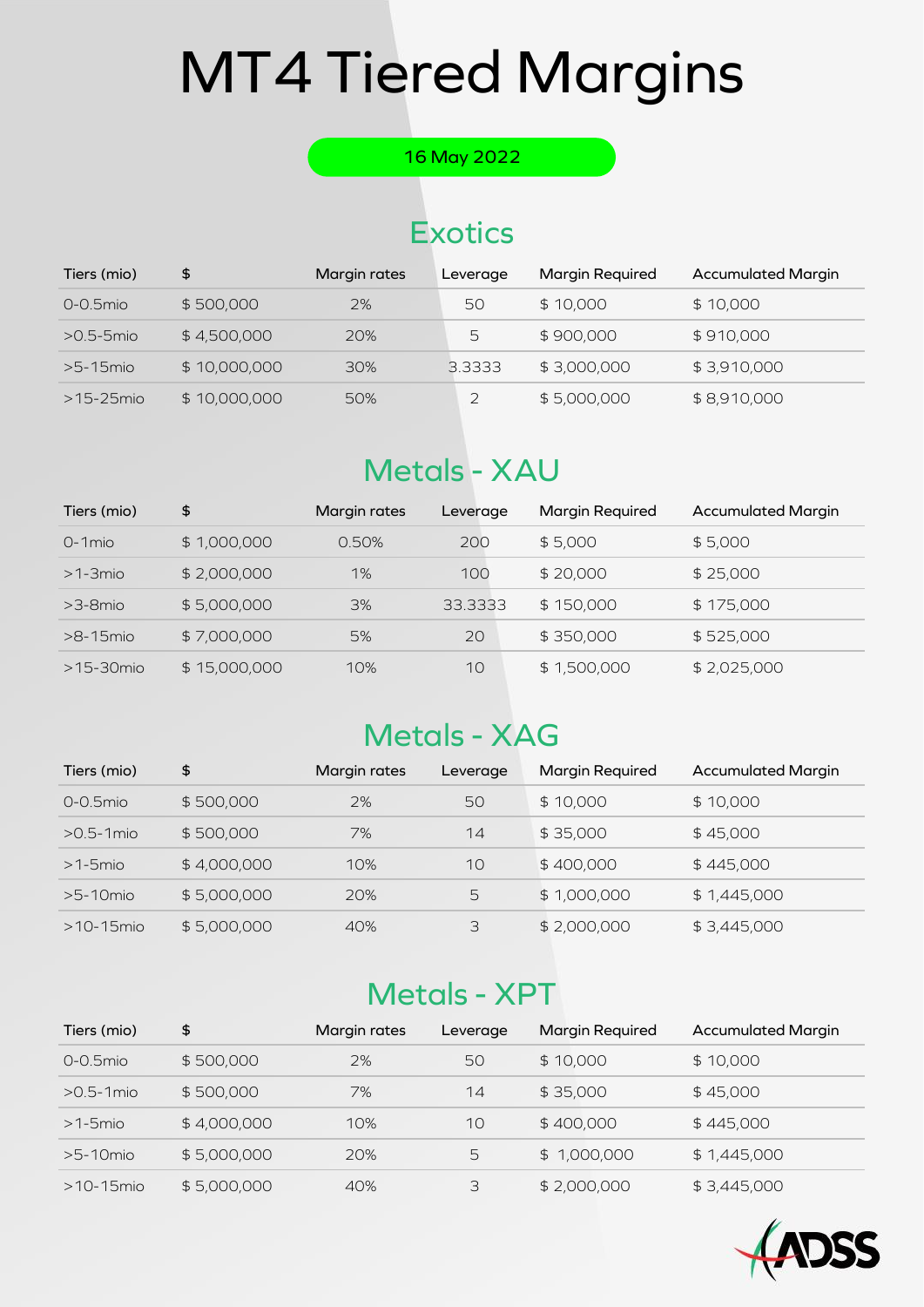#### 16 May 2022

## Major Indices

| Tiers (mio)    | \$          | Margin rates | Leverage | <b>Margin Required</b> | <b>Accumulated Margin</b> |
|----------------|-------------|--------------|----------|------------------------|---------------------------|
| $0 - 0.2$ mio  | \$200,000   | 0.30%        | 333      | \$600                  | \$600                     |
| $>0.2 - 1$ mio | \$800,000   | 0.50%        | 200      | \$4.000                | \$4,600                   |
| $>1$ -8mio     | \$7,000,000 | 1%           | 100      | \$70,000               | \$74,600                  |
| $>8-15$ mio    | \$7,000,000 | 3%           | 33       | \$210,000              | \$284,600                 |
| $>15-20$ mio   | \$5,000,000 | 5%           | 20       | \$250,000              | \$534,600                 |

### Minor Indices

### (CHINA\$, CSI300, POL20)

| Tiers (mio)      | \$           | Margin rates | Leverage | Margin Required | <b>Accumulated Margin</b> |
|------------------|--------------|--------------|----------|-----------------|---------------------------|
| $0 - 0.75$ mio   | \$750,000    | 1%           | 100      | \$7,500         | \$7,500                   |
| $>0.75 - 15$ mio | \$14,250,000 | 2%           | 50       | \$285,000       | \$292,500                 |
| $>15-25$ mio     | \$10,000,000 | 4%           | 25       | \$400,000       | \$692,500                 |
| $>25-35$ mio     | \$10,000,000 | 8%           | 125      | \$800,000       | \$1,492,500               |
| $>35-50$ mio     | \$15,000,000 | 12%          | 8.33     | \$1,800,720     | \$3,293,220               |

## Minor Indices

#### (AUSTLN,GERvUK,HSENG\$,INDIA\$,JAPAN\$,SPA35,SWISS,USvGER ,USvUK)

| Tiers (mio)  | \$           | Margin rates | Leverage | <b>Margin Required</b> | <b>Accumulated Margin</b> |
|--------------|--------------|--------------|----------|------------------------|---------------------------|
| $O-2$ mio    | \$2,000,000  | 1%           | 100      | \$20,000               | \$20,000                  |
| $>2-15$ mio  | \$13,000,000 | 2%           | 50       | \$260,000              | \$280,000                 |
| $>15-35$ mio | \$20,000,000 | 4%           | 25       | \$800,000              | \$1,080,000               |
| $>35-50$ mio | \$20,000,000 | 8%           | 12.5     | \$1,600,000            | \$2,680,000               |
| >50-100mio   | \$50,000,000 | 12%          | 8.33     | \$6,000,000            | \$8,680,000               |

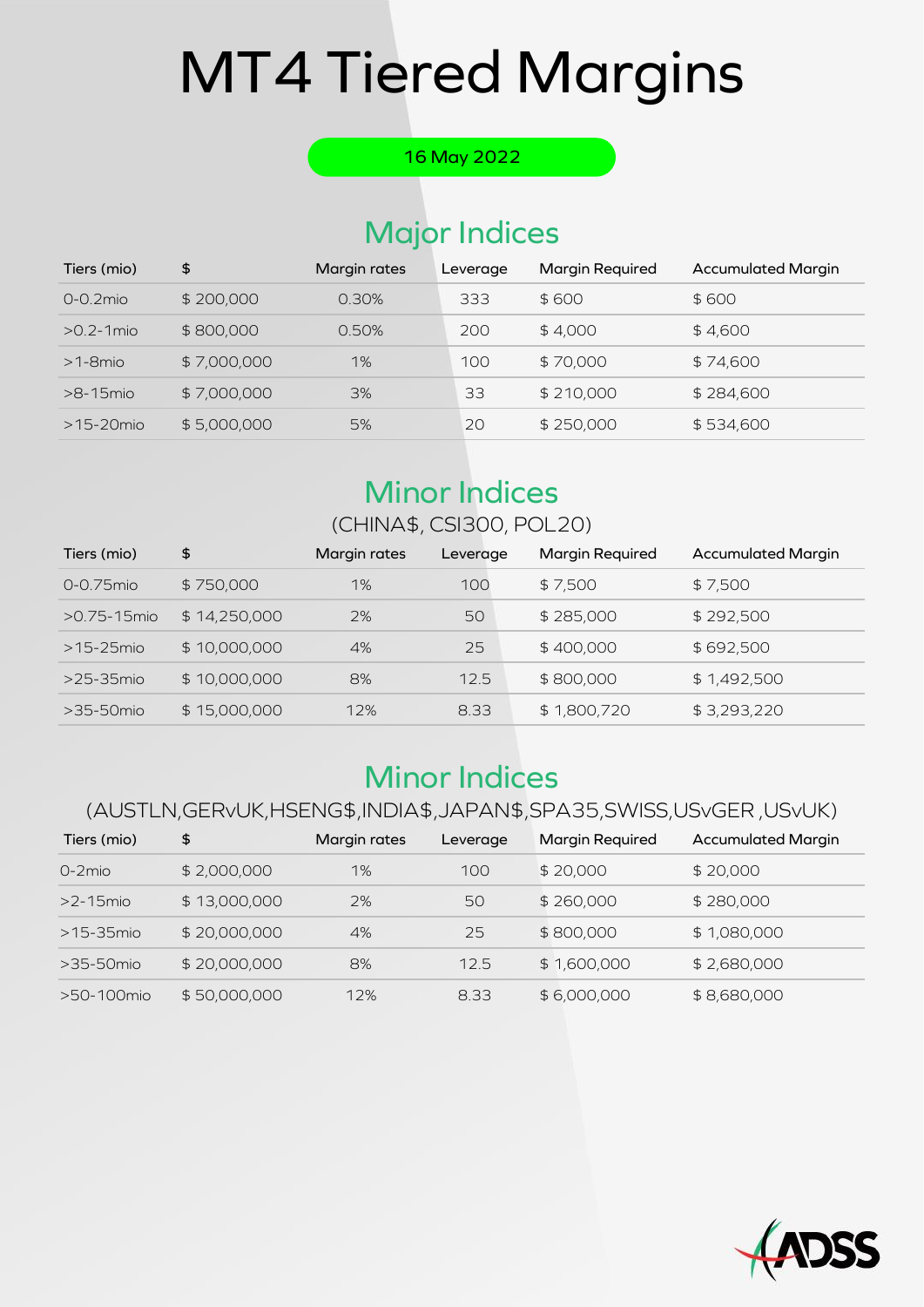#### 16 May 2022

### Energy (Majors)

| Tiers (mio)       | \$          | Margin rates | Leverage | Margin Required | <b>Accumulated Margin</b> |
|-------------------|-------------|--------------|----------|-----------------|---------------------------|
| $0 - 0.1$ mio     | \$100,000   | 1%           | 100      | \$1,000         | \$1,000                   |
| $>0.1$ m-1 $m$ io | \$900,000   | 5%           | 20       | \$45,000        | \$46,000                  |
| $>1-2$ mio        | \$1,000,000 | 10%          | 10       | \$100,000       | \$146,000                 |
| $>2$ -3mio        | \$1,000,000 | 20%          | 5        | \$200,000       | \$346,000                 |

## Commodity-1

| Tiers (mio)      | \$        | Margin rates | Leverage       | <b>Margin Required</b> | <b>Accumulated Margin</b> |
|------------------|-----------|--------------|----------------|------------------------|---------------------------|
| $0 - 0.1$ mio    | \$100,000 | 5%           | 20             | \$5.000                | \$5,000                   |
| $>0.1 - 0.5$ mio | \$400.000 | 15%          | 6.6667         | \$60,000               | \$65,000                  |
| $>0.5 - 1$ mio   | \$500,000 | 50%          | $\overline{2}$ | \$250,000              | \$315,000                 |

## **Metals - CFDs**

| Tiers (mio)   | \$          | Margin rates | Leverage | <b>Margin Required</b> | <b>Accumulated Margin</b> |
|---------------|-------------|--------------|----------|------------------------|---------------------------|
| $0 - 0.5$ mio | \$500,000   | 2%           | 50       | \$10,000               | \$10,000                  |
| $>0.5-1$ mio  | \$500,000   | 7%           | 14.28571 | \$35,000               | \$45,000                  |
| $>1-5$ mio    | \$4,000,000 | 10%          | 10       | \$400,000              | \$445,000                 |
| $>5-10$ mio   | \$5,000,000 | 20%          | 5        | \$1,000,000            | \$1,445,000               |
| $>10-15$ mio  | \$5,000,000 | 40%          | 2.5      | \$2,000,000            | \$3,445,000               |

### Interest rates

| Tiers (mio)  | \$           | Margin rates | Leverage | <b>Margin Required</b> | <b>Accumulated Margin</b> |
|--------------|--------------|--------------|----------|------------------------|---------------------------|
| $O-1$ mio    | \$1,000,000  | 0.50%        | 200      | \$5.000                | \$5,000                   |
| $>1-5$ mio   | \$4,000,000  | 1%           | 100      | \$40,000               | \$45,000                  |
| $>5-10$ mio  | \$5,000,000  | 2%           | 50       | \$100,000              | \$145,000                 |
| $>10-20$ mio | \$10,000,000 | 4%           | 25       | \$400,000              | \$545,000                 |

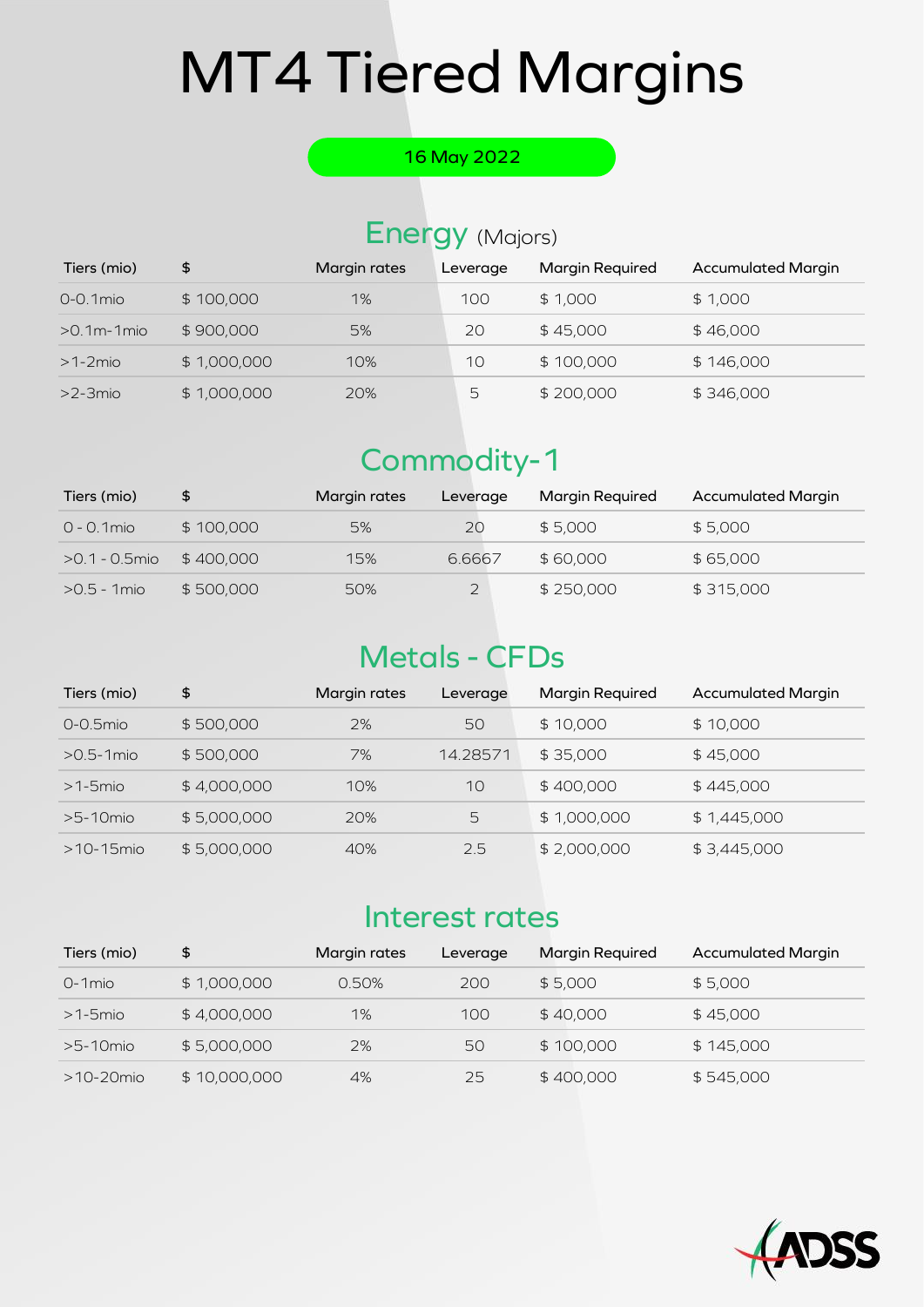#### 16 May 2022

## **Bitcoin**

| Tiers (mio) | \$        | Margin rates | Leverage | <b>Margin Required</b> | <b>Accumulated Margin</b> |
|-------------|-----------|--------------|----------|------------------------|---------------------------|
| $O-50k$     | \$50,000  | 25%          | 4        | \$12.500               | \$12,500                  |
| >50-100k    | \$50,000  | 50%          |          | \$25,000               | \$37,500                  |
| >100k       | \$100,000 | 100%         |          | \$100,000              | \$137,500                 |

## Ethereum, Litecoin, Bitcash

| Tiers (mio)   | \$          | Margin rates | Leverage | <b>Margin Required</b> | <b>Accumulated Margin</b> |
|---------------|-------------|--------------|----------|------------------------|---------------------------|
| $0 - 0.5$ mio | \$500,000   | 2%           | 50       | \$10,000               | \$10,000                  |
| $>0.5-1$ mio  | \$500,000   | 7%           | 14.28571 | \$35,000               | \$45,000                  |
| $>1-5$ mio    | \$4,000,000 | 10%          | 10       | \$400,000              | \$445,000                 |
| $>5-10$ mio   | \$5,000,000 | 20%          | 5        | \$1,000,000            | \$1,445,000               |
| $>10-15$ mio  | \$5,000,000 | 40%          | 2.5      | \$2,000,000            | \$3,445,000               |

## **Equities**

#### Margin rates starting from a different first-tier rate

| Tiers (mio) $$$ |             | Margin rates |     |     |     |     |     |     |     |          |
|-----------------|-------------|--------------|-----|-----|-----|-----|-----|-----|-----|----------|
| $0 - 0.5m$      | \$500,000   | 5%           | 10% | 15% | 20% | 25% | 35% | 40% | 45% | 50%-100% |
| $0.5 - 1.5m$    | \$1,000,000 | 10%          | 15% | 15% | 20% | 25% | 35% | 40% | 45% | 50%-100% |
| $1.5 - 3m$      | \$1,500,000 | 15%          | 20% | 15% | 20% | 25% | 35% | 40% | 45% | 50%-100% |

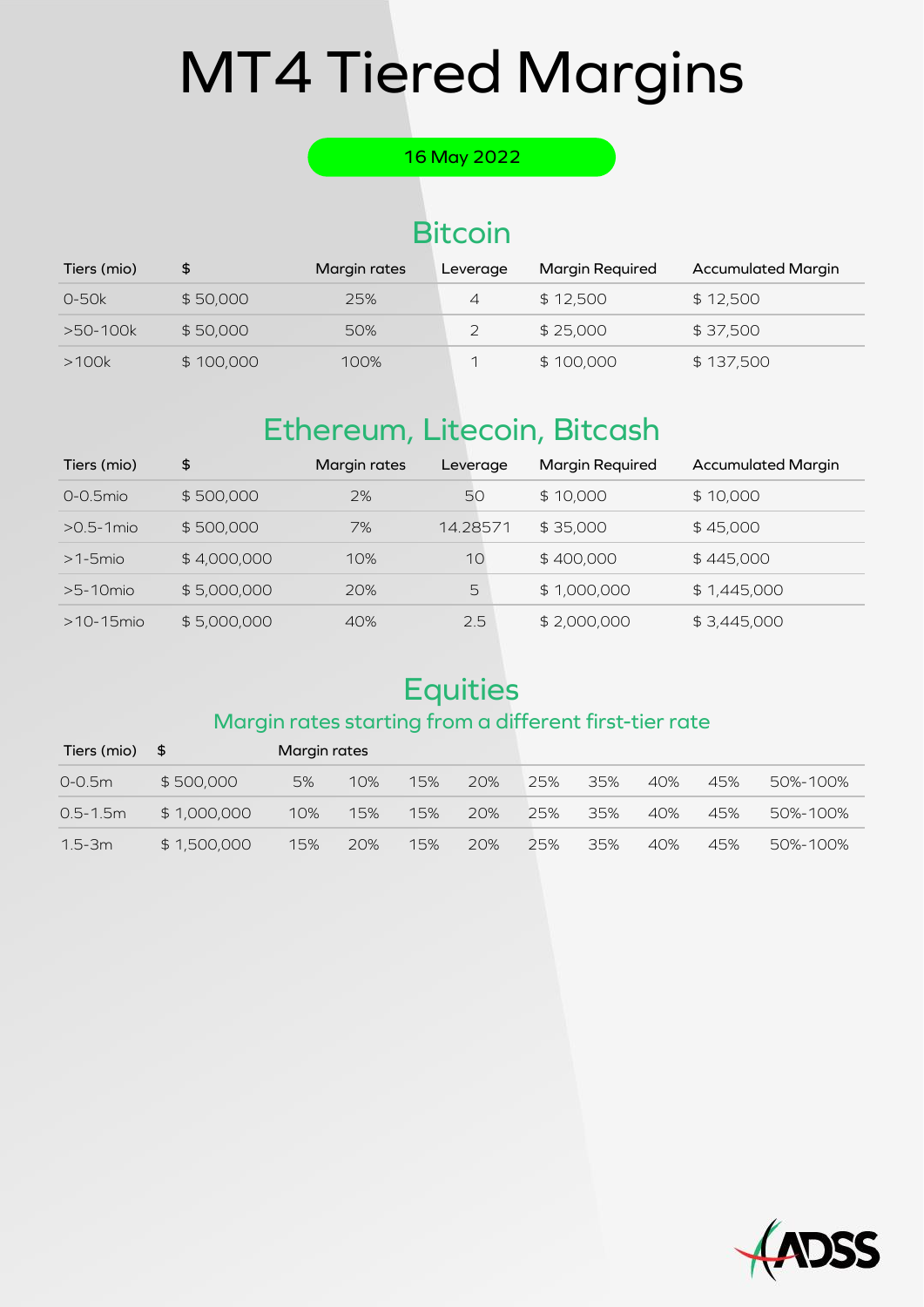|                        |               | 16 May 2022       |               |               |               |
|------------------------|---------------|-------------------|---------------|---------------|---------------|
|                        |               |                   |               |               |               |
| <b>Majors FX</b>       | <b>AUDCAD</b> | <b>AUDJPY</b>     | <b>AUDUSD</b> | <b>CADJPY</b> | <b>EURAUD</b> |
|                        | <b>EURCAD</b> | <b>EURGBP</b>     | <b>EURJPY</b> | <b>EURUSD</b> | <b>GBPAUD</b> |
|                        | <b>GBPCAD</b> | <b>GBPJPY</b>     | <b>GBPUSD</b> | <b>USDCAD</b> | <b>USDJPY</b> |
| <b>Minors FX</b>       | <b>AUDNZD</b> | <b>CHFNOK</b>     | <b>EURCZK</b> | <b>EURHUF</b> | <b>EURNOK</b> |
|                        | <b>EURNZD</b> | <b>EURPLN</b>     | <b>EURSEK</b> | <b>EURSGD</b> | <b>GBPNZD</b> |
|                        | <b>GBPSEK</b> | <b>NOKJPY</b>     | <b>NOKSEK</b> | <b>NZDCAD</b> | <b>NZDJPY</b> |
|                        | <b>NZDUSD</b> | <b>SGDJPY</b>     | <b>USDCZK</b> | <b>USDHUF</b> | <b>USDNOK</b> |
|                        | <b>USDPLN</b> | <b>USDSEK</b>     | <b>USDSGD</b> |               |               |
| <b>TRY</b>             | <b>EURTRY</b> | <b>GBPTRY</b>     | <b>TRYJPY</b> | <b>USDTRY</b> |               |
| <b>CHF</b>             | <b>AUDCHF</b> | <b>CADCHF</b>     | <b>CHFJPY</b> | <b>EURCHF</b> | <b>GBPCHF</b> |
|                        | <b>NZDCHF</b> | <b>USDCHF</b>     |               |               |               |
| <b>Exotics</b>         | <b>HKDJPY</b> | <b>USDCNH</b>     | <b>USDHKD</b> | <b>USDMXN</b> | <b>USDZAR</b> |
|                        | <b>ZARJPY</b> |                   |               |               |               |
| <b>Metals - XAU</b>    | <b>XAU</b>    |                   |               |               |               |
| <b>Metals</b>          | <b>XAG</b>    | <b>XPD</b>        | <b>XPT</b>    |               |               |
| <b>Metals - CFDs</b>   | <b>GOLD</b>   | <b>SILVER</b>     |               |               |               |
| <b>Major Indices</b>   | <b>ESTOX</b>  | <b>FRENCH</b>     | <b>GERMAN</b> | <b>UK100</b>  | <b>US30</b>   |
|                        | <b>US500</b>  | <b>USNDX</b>      | <b>US2000</b> |               |               |
| <b>Minor Indices</b>   | <b>AUSTLN</b> | CHINA\$           | <b>CSI300</b> | HSENG\$       | INDIA\$       |
|                        | JAPAN\$       | POL <sub>20</sub> | SPA35         | <b>SWISS</b>  |               |
| <b>Energy (Majors)</b> | <b>UKOIL</b>  | <b>USOIL</b>      |               |               |               |
| Commodity-1            | COFFEE        | <b>COPPER</b>     | <b>HTOIL</b>  | <b>NATGAS</b> |               |
| Interest rates         | \$INDEX       | <b>BOBL</b>       | <b>BUND</b>   | <b>EURBR</b>  | EURO\$        |
|                        | <b>EURSW</b>  | GILT              | <b>SCHATZ</b> | <b>SHORT</b>  | <b>TBOND</b>  |

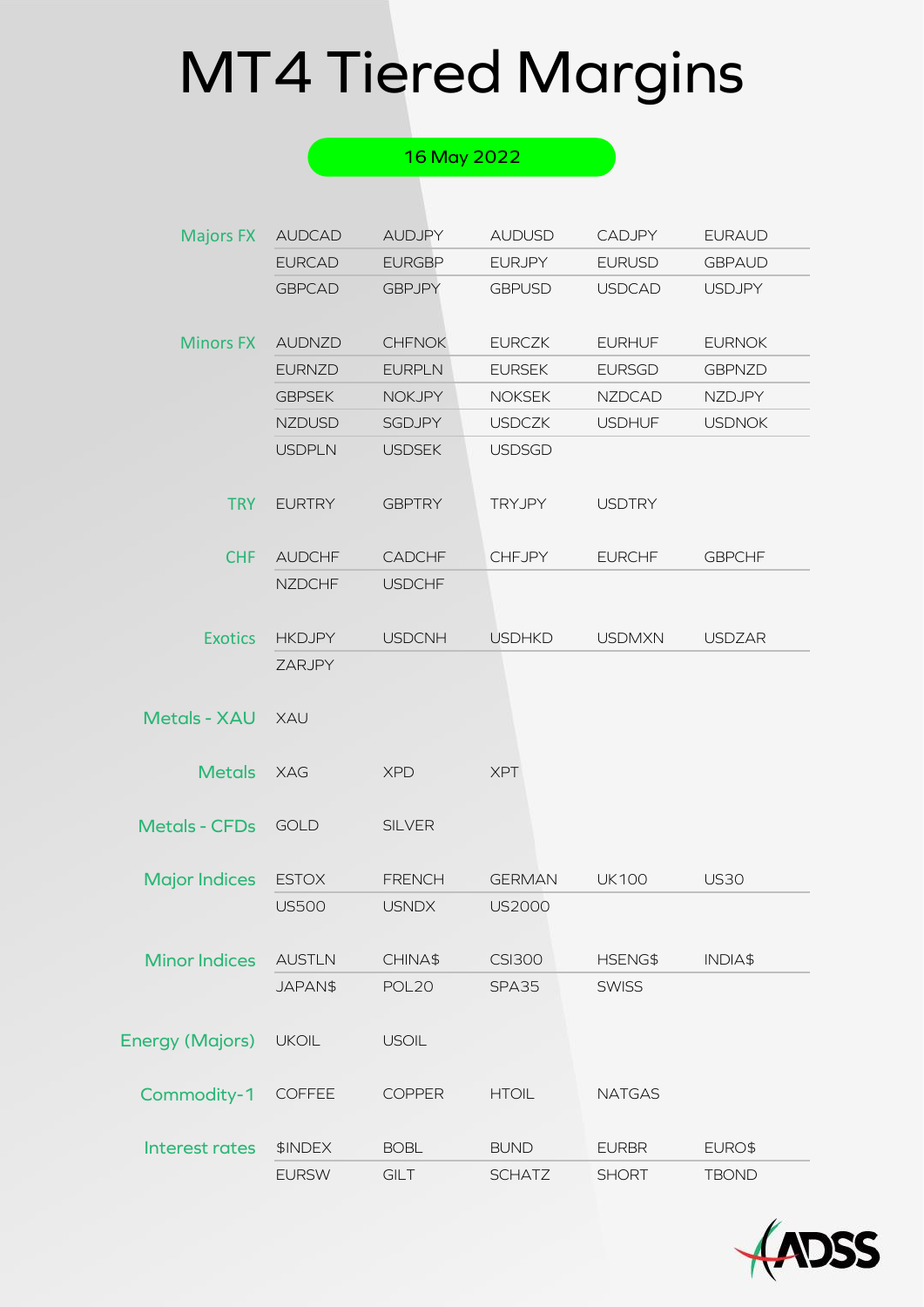### 16 May 2022

### UK

| Share Symbol       | <b>Starting Margin % Rate</b> |           | Share Symbol      | <b>Starting Margin % Rate</b> |           |
|--------------------|-------------------------------|-----------|-------------------|-------------------------------|-----------|
| <b>ANGLO-AMERI</b> | 30                            | <b>GB</b> | <b>LLOYDS</b>     | 10                            | <b>GE</b> |
| <b>ANTOFAGASTA</b> | 10                            | <b>GB</b> | <b>LSE</b>        | 10                            | <b>GE</b> |
| <b>ASHMORE</b>     | 15                            | <b>GB</b> | <b>M&amp;S</b>    | 10                            | <b>GE</b> |
| <b>ASTON-M</b>     | 50                            | <b>GB</b> | MAN-GROUP         | 10                            | <b>GE</b> |
| ASTRAZENECA        | 10                            | <b>GB</b> | MONEY-SM          | 20                            | <b>GE</b> |
| <b>AVIVA</b>       | 10                            | <b>GB</b> | NAT-EXPRSS        | 35                            | <b>GE</b> |
| <b>BABCOCK</b>     | 20                            | <b>GB</b> | <b>NATWST</b>     | 10                            | <b>GE</b> |
| <b>BAE-SYSTEMS</b> | 10                            | <b>GB</b> | NETWORK-INT       | 10                            | <b>GE</b> |
| <b>BARCLAYS</b>    | 10                            | <b>GB</b> | <b>OCADO</b>      | 35                            | <b>GE</b> |
| <b>BARRAT</b>      | 20                            | <b>GB</b> | OLD-MUT-LIM       | 30                            | <b>GE</b> |
| <b>BELLWAY</b>     | 25                            | <b>GB</b> | <b>PEARSON</b>    | 10                            | <b>GE</b> |
| <b>BERKELEY</b>    | 10                            | <b>GB</b> | <b>PERSIMMON</b>  | 25                            | <b>GE</b> |
| <b>BHP-BILITON</b> | 10                            | <b>GB</b> | <b>PETROFAC</b>   | 10                            | GE        |
| <b>BOOHOO</b>      | 20                            | <b>GB</b> | <b>RESTAURANT</b> | 20                            | <b>GE</b> |
| <b>BP</b>          | 10                            | <b>GB</b> | RIO-TINTO         | 10                            | <b>GE</b> |
| <b>BRIT-LND</b>    | 20                            | <b>GB</b> | ROLLS-ROYCE       | 15                            | <b>GE</b> |
| <b>BT</b>          | 10                            | <b>GB</b> | SMITH-NEPH        | 10                            | <b>GE</b> |
| <b>BURBERRY</b>    | 15                            | <b>GB</b> | SPIREHEALTH       | 45                            | <b>GE</b> |
| <b>CENTRICA</b>    | 15                            | <b>GB</b> | <b>SSE</b>        | 10                            | <b>GE</b> |
| <b>CINEWORLD</b>   | 15                            | <b>GB</b> | <b>STAGECOACH</b> | 25                            | <b>GE</b> |
| <b>DIAGEO</b>      | 10                            | <b>GB</b> | STAN-CHARTD       | 10                            | <b>GE</b> |
| <b>EASYJET</b>     | 10                            | <b>GB</b> | <b>SUPERDRY</b>   | 30                            | <b>GE</b> |
| <b>GLAXO</b>       | 10                            | <b>GB</b> | TAYLOR-WIMP       | 25                            | <b>GE</b> |
| <b>GLENCORE</b>    | 10                            | <b>GB</b> | <b>TESCO</b>      | 10                            | <b>GE</b> |
| <b>GRAINGER</b>    | 15                            | GB        | TUI               | 10                            | <b>GE</b> |
| <b>GREGGS</b>      | 25                            | <b>GB</b> | <b>TULLOW</b>     | 50                            | <b>GE</b> |
| HBR-EN             | 50                            | <b>GB</b> | <b>UNILEVER</b>   | 10                            | <b>GE</b> |
| <b>HSBC</b>        | 10                            | <b>GB</b> | <b>VISTRY</b>     | 35                            | <b>GE</b> |
| IAG                | 20                            | GB        | <b>VODAFONE</b>   | 10                            | <b>GE</b> |
| IMP-TOBACCO        | 10                            | <b>GB</b> |                   |                               |           |
| <b>INTERTEK</b>    | 10                            | <b>GB</b> |                   |                               |           |
| <b>ITV</b>         | 10                            | <b>GB</b> |                   |                               |           |
| LAND-SEC           | 20                            | <b>GB</b> |                   |                               |           |
| LEGAL-GEN          | 10                            | <b>GB</b> |                   |                               |           |

| Share Symbol       | <b>Starting Margin % Rate</b> |           |
|--------------------|-------------------------------|-----------|
| LLOYDS             | 10                            | GB        |
| LSE                | 10                            | GB        |
| <b>M&amp;S</b>     | 10                            | GB        |
| MAN-GROUP          | 10                            | GВ        |
| MONEY-SM           | 20                            | GB        |
| NAT-EXPRSS         | 35                            | GB        |
| NATWST             | 10                            | GB        |
| NETWORK-INT        | 10                            | GB        |
| OCADO              | 35                            | GB        |
| OLD-MUT-LIM        | 30                            | GB        |
| <b>PEARSON</b>     | 10                            | <b>GB</b> |
| <b>PERSIMMON</b>   | 25                            | GB        |
| PETROFAC           | 10                            | GB        |
| RESTAURANT         | 20                            | GB        |
| RIO-TINTO          | 10                            | GB        |
| ROLLS-ROYCE        | 15                            | GB        |
| SMITH-NEPH         | 10                            | <b>GB</b> |
| <b>SPIREHEALTH</b> | 45                            | <b>GB</b> |
| <b>SSE</b>         | 10                            | GB        |
| STAGECOACH         | 25                            | GB        |
| STAN-CHARTD        | 10                            | GB        |
| <b>SUPERDRY</b>    | 30                            | GB        |
| <b>TAYLOR-WIMP</b> | 25                            | GB        |
| <b>TESCO</b>       | 10                            | GB        |
| TUI                | 10                            | GB        |
| <b>TULLOW</b>      | 50                            | GB        |
| UNILEVER           | 10                            | GB        |
| <b>VISTRY</b>      | 35                            | GB        |
| VODAFONE           | 10                            | GВ        |

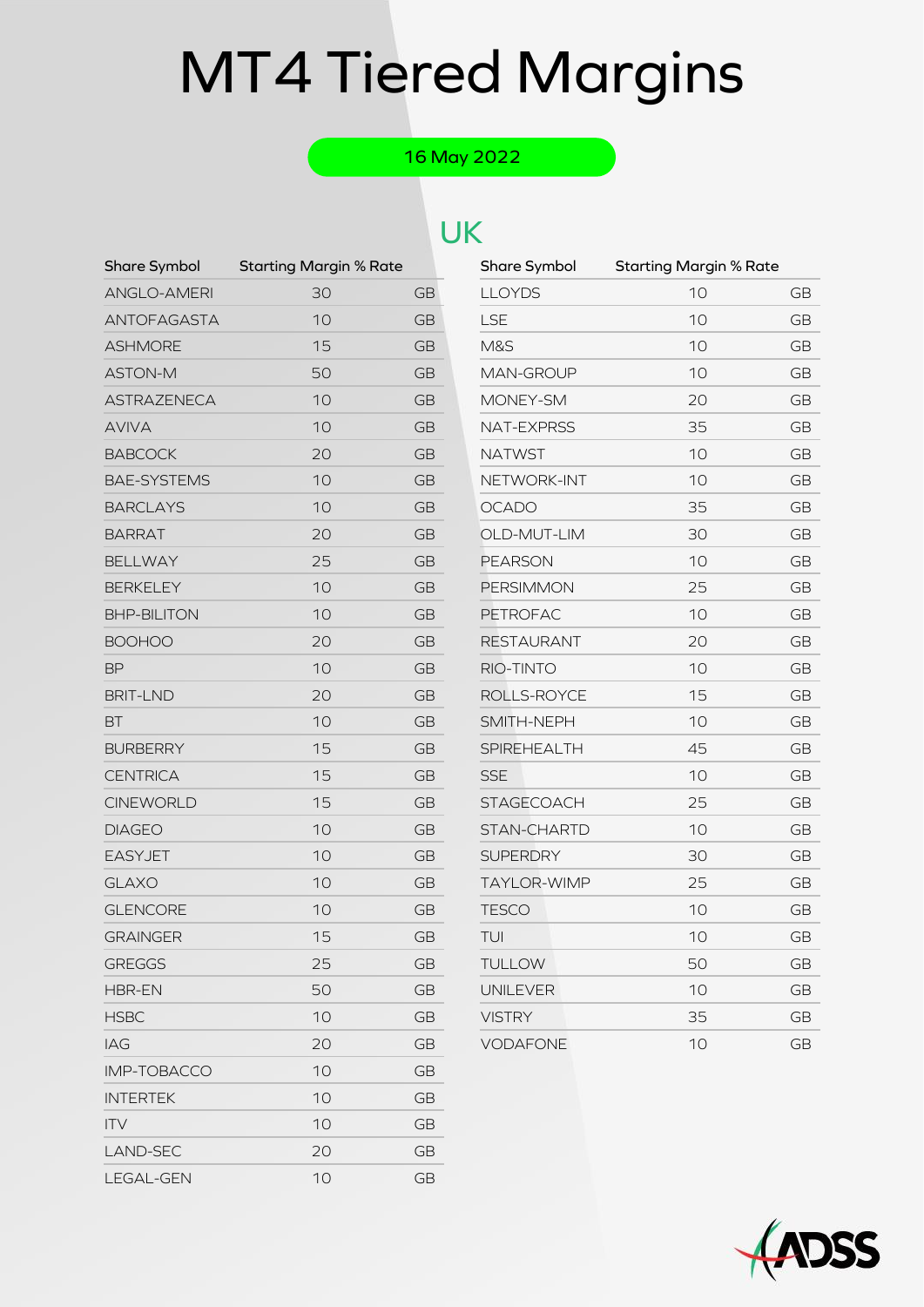### 16 May 2022

### EU

| Share Symbol       | <b>Starting Margin % Rate</b> |           | Share Symbol       | <b>Starting Margin % Rate</b> |    |
|--------------------|-------------------------------|-----------|--------------------|-------------------------------|----|
| ANHEUS-BSCH        | 15                            | <b>BE</b> | SOCIETE-GEN        | 10                            | FR |
| <b>TETHY</b>       | 100                           | CA        | <b>TOTAL</b>       | 10                            | FR |
| <b>NESTLE</b>      | 10                            | <b>CH</b> | SAINTGOBAIN        | 10                            | FR |
| M-BENZ             | 10                            | <b>DE</b> | <b>STMICROELEC</b> | 10                            | FR |
| <b>ADIDAS</b>      | 10                            | DE        | <b>VIVENDI</b>     | 10                            | FR |
| <b>ALLIANZ</b>     | 10                            | DE        | <b>DANONE</b>      | 10                            | FR |
| <b>BASF</b>        | 10                            | DE        | <b>EDENRED</b>     | 10                            | FR |
| <b>BAYER</b>       | 10                            | DE        | <b>SCHNEIDELEC</b> | 10                            | FR |
| <b>BMW</b>         | 10                            | DE        | <b>ORANGE</b>      | 10                            | FR |
| <b>COMMERZBANK</b> | 10                            | <b>DE</b> | <b>ACCOR</b>       | 10                            | FR |
| DEUTSCHE-BK        | 10                            | <b>DE</b> | <b>SANOFI</b>      | 10                            | FR |
| DEUT-TELEKM        | 10                            | <b>DE</b> | <b>THALES</b>      | 10                            | FR |
| <b>LANXESS</b>     | 10                            | DE        | <b>KERING</b>      | 15                            | FR |
| E.ON               | 10                            | DE        | <b>KLEPIERRE</b>   | 15                            | FR |
| <b>PORSCHE</b>     | 10                            | DE        | AIRBUS-GRP         | 15                            | FR |
| <b>SAP</b>         | 10                            | DE        | <b>FAURECIA</b>    | 20                            | FR |
| <b>SIEMENS</b>     | 10                            | <b>DE</b> | SODEXO             | 20                            | FR |
| VOLKSWAGEN         | 10                            | DE        | <b>AIRFRANCE</b>   | 20                            | FR |
| <b>DEUTSCHPOST</b> | 10                            | <b>DE</b> | VALLOUREC          | 25                            | FR |
| THYSSENKRUP        | 10                            | <b>DE</b> |                    |                               |    |
| <b>LUFTHANSA</b>   | 15                            | <b>DE</b> |                    |                               |    |
| PROSIBENSAT        | 20                            | DE        |                    |                               |    |
| <b>HUGO-BOSS</b>   | 30                            | DE        |                    |                               |    |
| <b>CELLNEX</b>     | 10                            | <b>ES</b> |                    |                               |    |
| <b>INDITEX</b>     | 10                            | <b>ES</b> |                    |                               |    |
| <b>IBERDROLA</b>   | 10                            | ES        |                    |                               |    |
| <b>REPSOL</b>      | 15                            | ES        |                    |                               |    |
| <b>MEDIASET</b>    | 30                            | <b>ES</b> |                    |                               |    |
| <b>ALSTOM</b>      | 10                            | <b>FR</b> |                    |                               |    |
| <b>CARREFOUR</b>   | 10                            | <b>FR</b> |                    |                               |    |
| <b>EDF</b>         | 10                            | <b>FR</b> |                    |                               |    |
| <b>ENGIE</b>       | 10                            | <b>FR</b> |                    |                               |    |
| <b>GECINA</b>      | 10                            | <b>FR</b> |                    |                               |    |
| LVMH               | 10                            | FR        |                    |                               |    |

| Share Symbol       | <b>Starting Margin % Rate</b> |           |
|--------------------|-------------------------------|-----------|
| SOCIETE-GEN        | 10                            | FR        |
| <b>TOTAL</b>       | 10                            | <b>FR</b> |
| <b>SAINTGOBAIN</b> | 10                            | <b>FR</b> |
| <b>STMICROELEC</b> | 10                            | <b>FR</b> |
| <b>VIVENDI</b>     | 10                            | <b>FR</b> |
| <b>DANONE</b>      | 10                            | <b>FR</b> |
| <b>EDENRED</b>     | 10                            | <b>FR</b> |
| <b>SCHNEIDELEC</b> | 10                            | <b>FR</b> |
| ORANGE             | 10                            | <b>FR</b> |
| <b>ACCOR</b>       | 10                            | <b>FR</b> |
| <b>SANOFI</b>      | 10                            | <b>FR</b> |
| <b>THALES</b>      | 10                            | FR        |
| <b>KERING</b>      | 15                            | <b>FR</b> |
| <b>KLEPIERRE</b>   | 15                            | FR        |
| AIRBUS-GRP         | 15                            | <b>FR</b> |
| <b>FAURECIA</b>    | 20                            | <b>FR</b> |
| <b>SODEXO</b>      | 20                            | <b>FR</b> |
| <b>AIRFRANCE</b>   | 20                            | FR        |
| <b>VALLOUREC</b>   | 25                            | FR        |

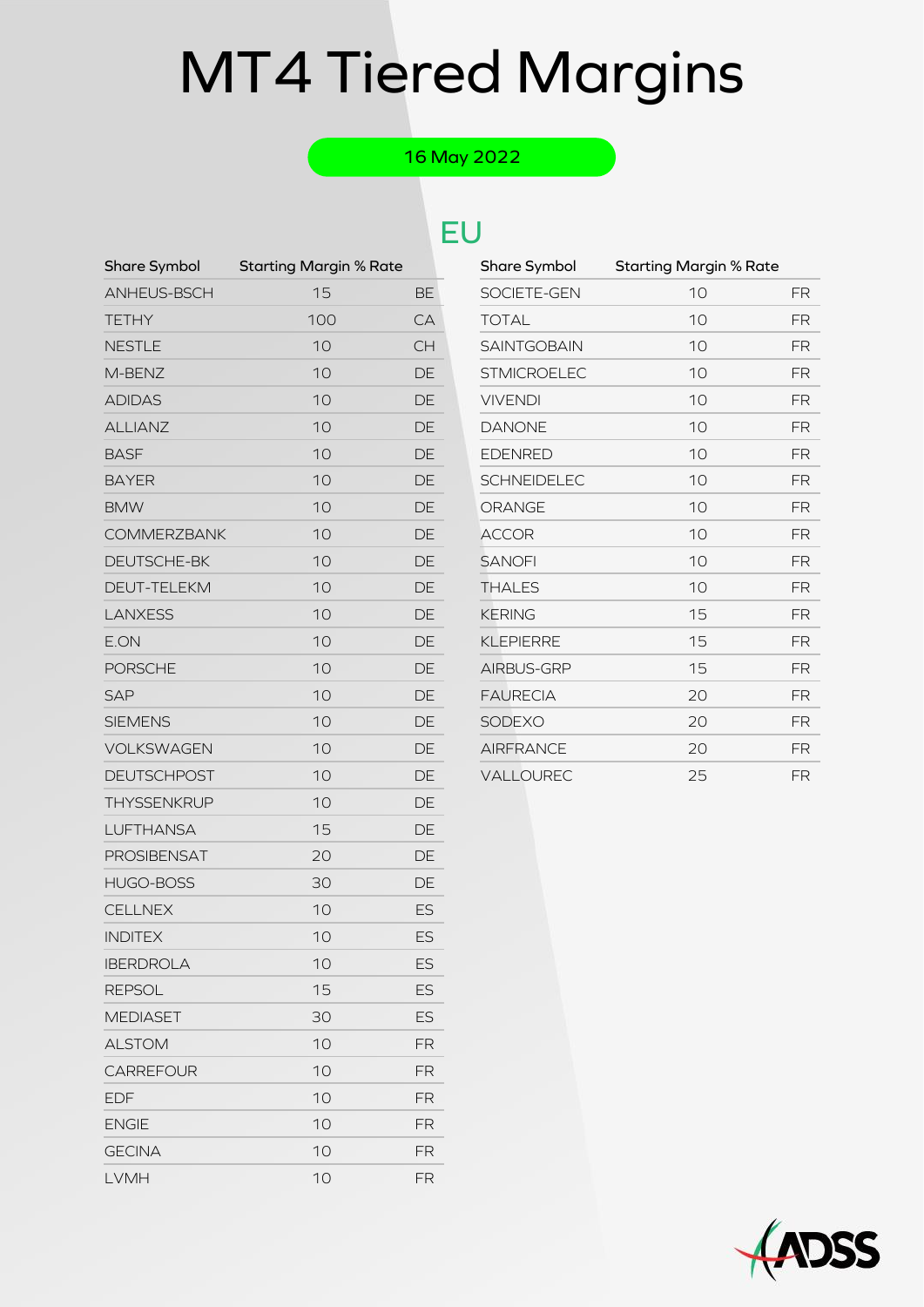### 16 May 2022

| Share Symbol       | <b>Starting Margin % Rate</b> |           | Share Symbol       | <b>Starting Margin % Rate</b> |    |
|--------------------|-------------------------------|-----------|--------------------|-------------------------------|----|
| 10X-GEN            | 10                            | <b>US</b> | <b>ANNALY</b>      | 30                            | US |
| 21VIANET           | 15                            | <b>US</b> | <b>APPIAN</b>      | 15                            | US |
| 3D-SYSTEMS         | 25                            | <b>US</b> | <b>APPLE</b>       | 5                             | US |
| ЗM                 | 10                            | <b>US</b> | APPLIED-MAT        | 10                            | US |
| ABBOT-LAB          | 10                            | <b>US</b> | ARCELOR-US         | 10                            | US |
| <b>ABBVIE</b>      | 10                            | <b>US</b> | <b>ARCHCAP</b>     | 10                            | US |
| <b>ABM-IND</b>     | 10                            | <b>US</b> | <b>ARISTA</b>      | 10                            | US |
| <b>ACTIVISION</b>  | 10                            | <b>US</b> | ARK-ETF            | 15                            | US |
| ADOBE-SYS          | 15                            | <b>US</b> | ARRAY-TEC          | 15                            | US |
| <b>ADT</b>         | 15                            | <b>US</b> | ARRIVAL-GRP        | 60                            | US |
| ADV-AUTO-PT        | 15                            | <b>US</b> | ASE-TECH           | 15                            | US |
| <b>AECOM</b>       | 10                            | <b>US</b> | <b>ASHLAND</b>     | 15                            | US |
| <b>AFFIRM</b>      | 10                            | <b>US</b> | ASML-HD-ADR        | 10                            | US |
| <b>AGNC-INVEST</b> | 10                            | <b>US</b> | <b>ASSURANT</b>    | 10                            | US |
| <b>AGNICOEAGLE</b> | 10                            | <b>US</b> | AT&T               | 10                            | US |
| <b>AIG</b>         | 15                            | <b>US</b> | <b>ATLASSIAN</b>   | 10                            | US |
| <b>AIRBNB</b>      | 35                            | <b>US</b> | <b>AURINIA</b>     | 50                            | US |
| ALAMOS-GLD         | 10                            | <b>US</b> | A-WATER-WKS        | 10                            | US |
| <b>ALCOA</b>       | 10                            | <b>US</b> | <b>AXON</b>        | 15                            | US |
| <b>ALIBABA</b>     | 10                            | <b>US</b> | <b>BAIDU</b>       | 10                            | US |
| ALIGN-TECH         | 25                            | <b>US</b> | <b>BAKERHUGHES</b> | 15                            | US |
| ALPHABET-A         | 5                             | <b>US</b> | <b>BALLARD-PWR</b> | 15                            | US |
| ALPHABET-C         | 5                             | <b>US</b> | <b>BARRICK-GLD</b> | 10                            | US |
| ALTERYX-INC        | 10                            | <b>US</b> | <b>BERKSHIRE</b>   | 10                            | US |
| <b>ALTRIA-GRP</b>  | 10                            | <b>US</b> | <b>BEST-BUY</b>    | 10                            | US |
| <b>AMARIN</b>      | 40                            | US        | <b>BEYONDMEAT</b>  | 30                            | US |
| <b>AMAZON</b>      | 5                             | <b>US</b> | <b>BIGCOMMERCE</b> | 20                            | US |
| <b>AMD</b>         | 15                            | US        | <b>BILIBILI</b>    | 15                            | US |
| <b>AMER-AIRLIN</b> | 30                            | <b>US</b> | <b>BIOGENINC</b>   | 20                            | US |
| <b>AMERI-MOVIL</b> | 20                            | US        | <b>BIOMARIN</b>    | 20                            | US |
| <b>AMER-TOWER</b>  | 10                            | <b>US</b> | <b>BIONTECH</b>    | 60                            | US |
| <b>AMEX</b>        | 10                            | US        | <b>BLACKBERRY</b>  | 50                            | US |
| ANGI-HOME          | 15                            | <b>US</b> | <b>BLOOMIN-BRD</b> | 25                            | US |
| ANGLOGOLD          | 30                            | US        | <b>BLUEBIRD</b>    | 15                            | US |

| Share Symbol       | <b>Starting Margin % Rate</b> |           |
|--------------------|-------------------------------|-----------|
| <b>ANNALY</b>      | 30                            | US        |
| <b>APPIAN</b>      | 15                            | US        |
| <b>APPLE</b>       | 5                             | US        |
| <b>APPLIED-MAT</b> | 10                            | US        |
| ARCELOR-US         | 10                            | US        |
| <b>ARCHCAP</b>     | 10                            | US        |
| <b>ARISTA</b>      | 10                            | US        |
| <b>ARK-ETF</b>     | 15                            | US        |
| <b>ARRAY-TEC</b>   | 15                            | US        |
| <b>ARRIVAL-GRP</b> | 60                            | US        |
| <b>ASE-TECH</b>    | 15                            | US        |
| <b>ASHLAND</b>     | 15                            | US        |
| ASML-HD-ADR        | 10                            | US        |
| <b>ASSURANT</b>    | 10                            | US        |
| AT&T               | 10                            | US        |
| <b>ATLASSIAN</b>   | 10                            | US        |
| <b>AURINIA</b>     | 50                            | US        |
| A-WATER-WKS        | 10                            | US        |
| <b>AXON</b>        | 15                            | US        |
| <b>BAIDU</b>       | 10                            | US        |
| <b>BAKERHUGHES</b> | 15                            | US        |
| <b>BALLARD-PWR</b> | 15                            | US        |
| <b>BARRICK-GLD</b> | 10                            | US        |
| <b>BERKSHIRE</b>   | 10                            | US        |
| <b>BEST-BUY</b>    | 10                            | US        |
| <b>BEYONDMEAT</b>  | 30                            | US        |
| <b>BIGCOMMERCE</b> | 20                            | US        |
| <b>BILIBILI</b>    | 15                            | US        |
| <b>BIOGENINC</b>   | 20                            | US        |
| <b>BIOMARIN</b>    | 20                            | US        |
| <b>BIONTECH</b>    | 60                            | US        |
| <b>BLACKBERRY</b>  | 50                            | US        |
| <b>BLOOMIN-BRD</b> | 25                            | US        |
| <b>BLUEBIRD</b>    | 15                            | <b>US</b> |

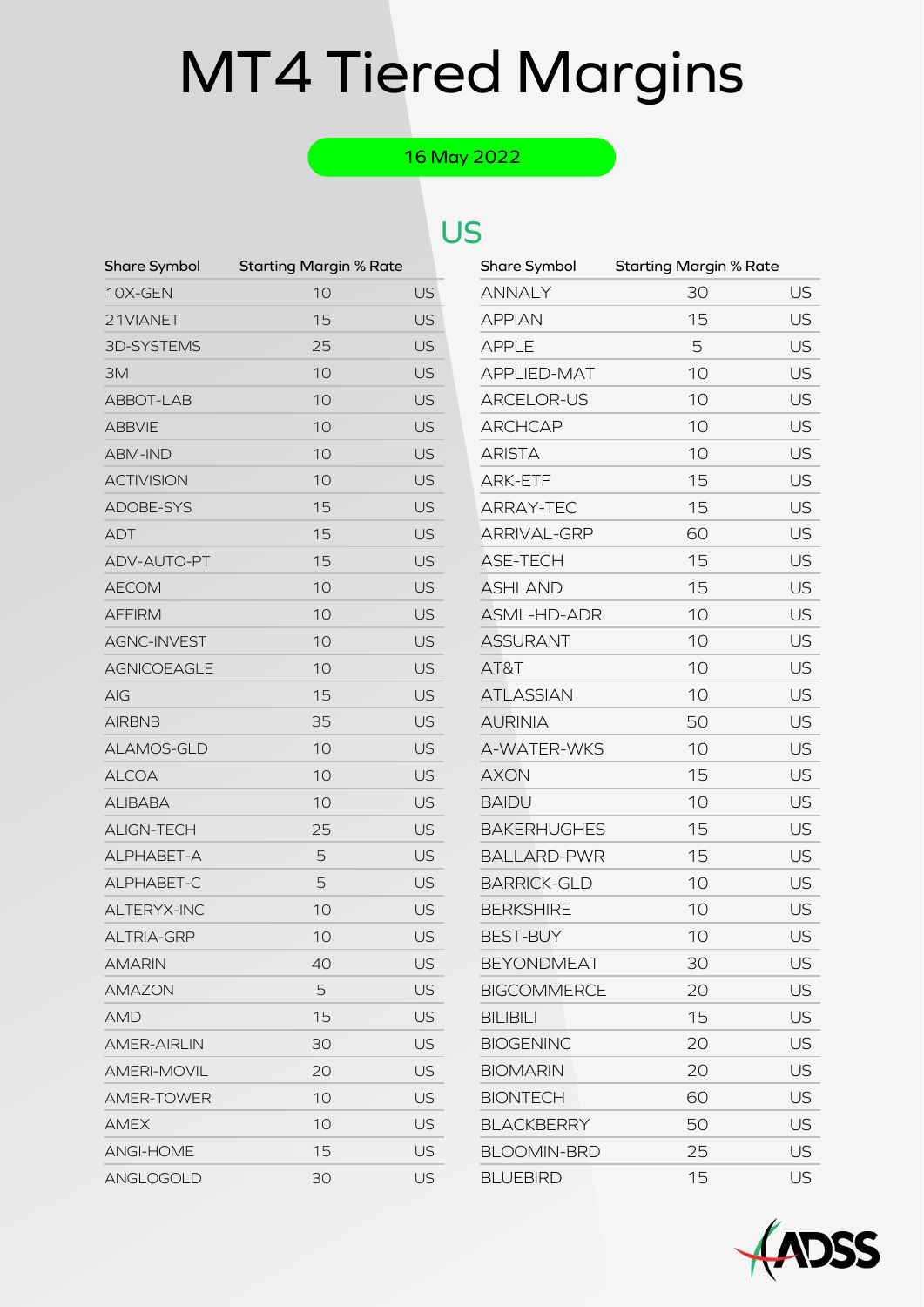### 16 May 2022

| <b>Share Symbol</b> | <b>Starting Margin % Rate</b> |                | Share Symbol       | <b>Starting Margin % Rate</b> |    |
|---------------------|-------------------------------|----------------|--------------------|-------------------------------|----|
| <b>BNK-AMER</b>     | 10                            | US <sup></sup> | COGNIZANT          | 10                            | US |
| <b>BOEING</b>       | 10                            | <b>US</b>      | <b>COINBASE</b>    | 60                            | US |
| <b>BOOKING-HDS</b>  | 10                            | <b>US</b>      | COLGATE-PLM        | 10                            | US |
| <b>BOSTON</b>       | 10                            | <b>US</b>      | CONOCO-PHIL        | 10                            | US |
| <b>BRINKER</b>      | 15                            | <b>US</b>      | CONTEXT-LOG        | 25                            | US |
| <b>BRISTOLMYER</b>  | 10                            | <b>US</b>      | CONTI-RESRC        | 15                            | US |
| <b>BROADCOM</b>     | 10                            | <b>US</b>      | <b>COPART</b>      | 10                            | US |
| <b>BROADRIDGE</b>   | 10                            | <b>US</b>      | <b>CORNING</b>     | 10                            | US |
| BROWN-FOR-B         | 10                            | <b>US</b>      | <b>CORTEVA</b>     | 10                            | US |
| <b>BUNGE</b>        | 15                            | <b>US</b>      | COSTCO             | 10                            | US |
| C <sub>3</sub> AI   | 50                            | <b>US</b>      | <b>COTY</b>        | 15                            | US |
| CACC                | 15                            | <b>US</b>      | <b>COUER</b>       | 25                            | US |
| CAMECO-CORP         | 15                            | <b>US</b>      | <b>COUPA</b>       | 10                            | US |
| CARDINALHLT         | 100                           | <b>US</b>      | <b>COUPANG</b>     | 50                            | US |
| <b>CARLYLE</b>      | 10                            | <b>US</b>      | <b>CRISPR-THER</b> | 15                            | US |
| CARNIVLCORP         | 20                            | <b>US</b>      | CROWN-CASTL        | 10                            | US |
| CAT                 | 10                            | <b>US</b>      | <b>CRWDSTRK</b>    | 10                            | US |
| CATALENT            | 10                            | <b>US</b>      | <b>CUREVAC</b>     | 80                            | US |
| <b>CENTENE</b>      | 10                            | <b>US</b>      | <b>CVSHEALTH</b>   | 10                            | US |
| CHARGEPOINT         | 15                            | <b>US</b>      | <b>CYBERARK</b>    | 15                            | US |
| CHART-COMM          | 10                            | <b>US</b>      | <b>DATADOG</b>     | 10                            | US |
| <b>CHEGG</b>        | 10                            | <b>US</b>      | <b>DELL</b>        | 10                            | US |
| <b>CHEVRON</b>      | 10                            | <b>US</b>      | <b>DELTA-AIR</b>   | 10                            | US |
| <b>CHEWY</b>        | 10                            | <b>US</b>      | <b>DENTSPLY</b>    | 20                            | US |
| <b>CHI-LIFE</b>     | 15                            | <b>US</b>      | <b>DIAMONDBACK</b> | 10                            | US |
| <b>CHINDATA</b>     | 40                            | US             | <b>DIDI</b>        | 100                           | US |
| <b>CHI-PETS</b>     | 15                            | <b>US</b>      | DIGTL-RLTY         | 10                            | US |
| <b>CHIPOTLE</b>     | 15                            | <b>US</b>      | <b>DIG-TURBINE</b> | 20                            | US |
| <b>CINEMARK</b>     | 30                            | <b>US</b>      | DISCOVERY-A        | 30                            | US |
| <b>CISCO</b>        | 10                            | US             | <b>DISNEY</b>      | 10                            | US |
| <b>CITI</b>         | 10                            | <b>US</b>      | DIVERS-HLTH        | 20                            | US |
| <b>CLOUDFLARE</b>   | 15                            | <b>US</b>      | <b>DOCUSIGN</b>    | 10                            | US |
| CME-GROUP           | 20                            | <b>US</b>      | DOLLAR-TREE        | 10                            | US |
| COCA-COLA           | 10                            | <b>US</b>      | <b>DOMINION</b>    | 10                            | US |

| Share Symbol       | <b>Starting Margin % Rate</b> |    |
|--------------------|-------------------------------|----|
| <b>COGNIZANT</b>   | 10                            | US |
| COINBASE           | 60                            | US |
| COLGATE-PLM        | 10                            | US |
| CONOCO-PHIL        | 10                            | US |
| CONTEXT-LOG        | 25                            | US |
| <b>CONTI-RESRC</b> | 15                            | US |
| <b>COPART</b>      | 10                            | US |
| <b>CORNING</b>     | 10                            | US |
| <b>CORTEVA</b>     | 10                            | US |
| COSTCO             | 10                            | US |
| COTY               | 15                            | US |
| <b>COUER</b>       | 25                            | US |
| <b>COUPA</b>       | 10                            | US |
| <b>COUPANG</b>     | 50                            | US |
| <b>CRISPR-THER</b> | 15                            | US |
| <b>CROWN-CASTL</b> | 10                            | US |
| <b>CRWDSTRK</b>    | 10                            | US |
| <b>CUREVAC</b>     | 80                            | US |
| CVSHEALTH          | 10                            | US |
| CYBERARK           | 15                            | US |
| <b>DATADOG</b>     | 10                            | US |
| <b>DELL</b>        | 10                            | US |
| <b>DELTA-AIR</b>   | 10                            | US |
| <b>DENTSPLY</b>    | 20                            | US |
| <b>DIAMONDBACK</b> | 10                            | US |
| <b>DIDI</b>        | 100                           | US |
| DIGTL-RLTY         | 10                            | US |
| <b>DIG-TURBINE</b> | 20                            | US |
| DISCOVERY-A        | 30                            | US |
| <b>DISNEY</b>      | 10                            | US |
| <b>DIVERS-HLTH</b> | 20                            | US |
| <b>DOCUSIGN</b>    | 10                            | US |
| DOLLAR-TREE        | 10                            | US |
| <b>DOMINION</b>    | 10                            | US |

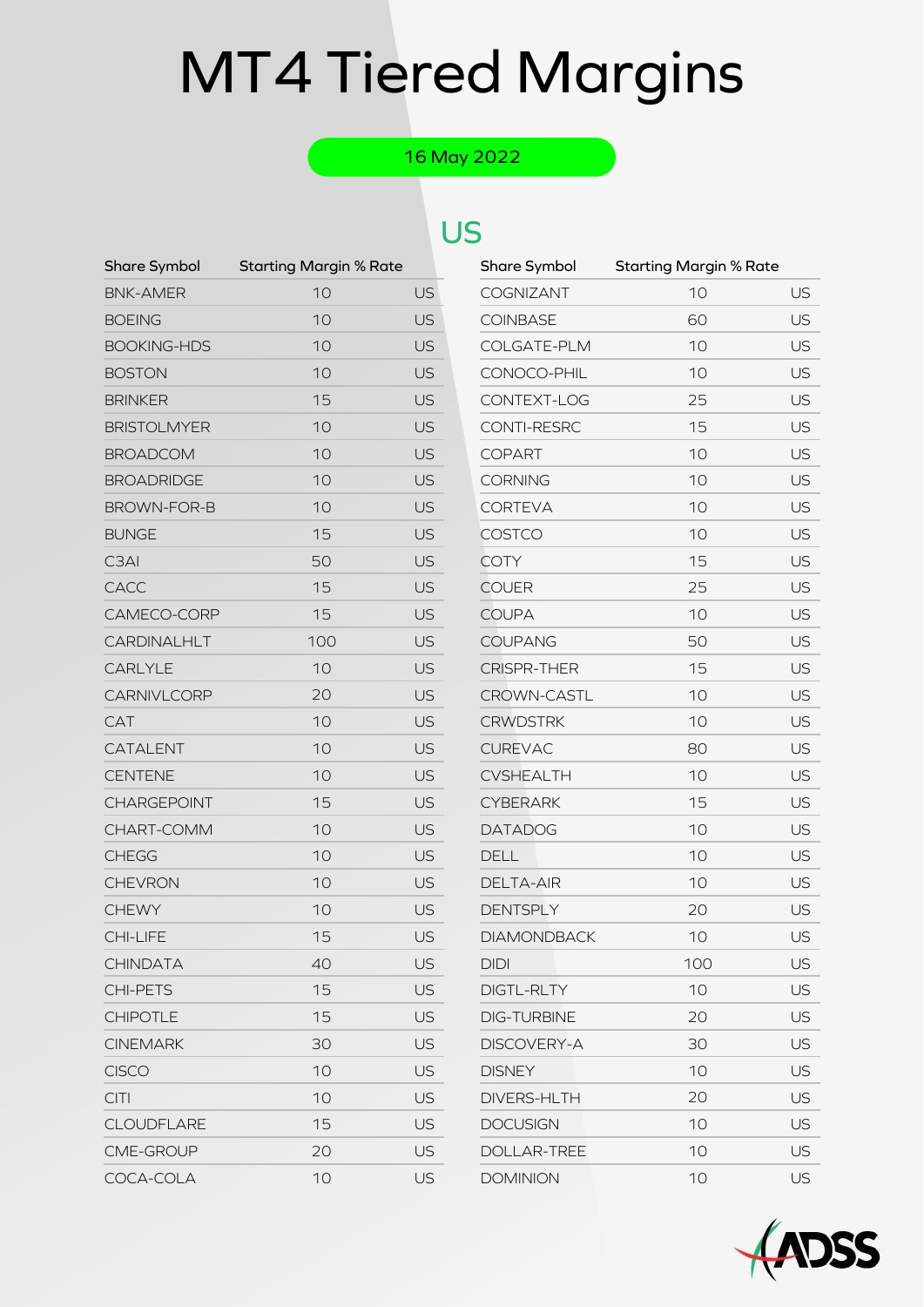### 16 May 2022

| Share Symbol       | <b>Starting Margin % Rate</b> |                | Share Symbol       | <b>Starting Margin % Rate</b> |    |
|--------------------|-------------------------------|----------------|--------------------|-------------------------------|----|
| <b>DOORDASH</b>    | 50                            | US <sup></sup> | FIVE9              | 10                            | US |
| <b>DOWDUPONT</b>   | 10                            | <b>US</b>      | FIVE-BELOW         | 10                            | US |
| DOW-INC            | 10                            | <b>US</b>      | <b>FIVERR</b>      | 15                            | US |
| <b>DRAFTKINGS</b>  | 30                            | <b>US</b>      | FOOT-LOCKER        | 10                            | US |
| <b>DRHORTON</b>    | 10                            | <b>US</b>      | <b>FORD</b>        | 10                            | US |
| <b>DROPBOX</b>     | 10                            | <b>US</b>      | <b>FORTINET</b>    | 20                            | US |
| DXNGLDBR3X         | 10                            | <b>US</b>      | FOX-A              | 10                            | US |
| DX-SP-BEAR         | 30                            | <b>US</b>      | FRANCO-N           | 10                            | US |
| DX-SP-BULL         | 25                            | <b>US</b>      | <b>FRONTLINE</b>   | 20                            | US |
| <b>EBAY</b>        | 15                            | <b>US</b>      | <b>FUTU</b>        | 40                            | US |
| <b>ECOLAB</b>      | 10                            | <b>US</b>      | <b>GAP</b>         | 15                            | US |
| EDITAS-MED         | 20                            | <b>US</b>      | <b>GE</b>          | 25                            | US |
| ELI-LILLY          | 10                            | <b>US</b>      | <b>GEVO</b>        | 60                            | US |
| <b>ENBRIDGE</b>    | 10                            | <b>US</b>      | <b>GILEAD-SCI</b>  | 10                            | US |
| <b>ENGYTSFER</b>   | 15                            | <b>US</b>      | <b>GLBX-SILV</b>   | 50                            | US |
| <b>ENPHASE</b>     | 15                            | <b>US</b>      | <b>GLOBALBLOOD</b> | 10                            | US |
| ENT-PP             | 10                            | <b>US</b>      | <b>GLOBAL-JETS</b> | 25                            | US |
| EOG-RESOURC        | 10                            | <b>US</b>      | GLOBAL-X-EV        | 25                            | US |
| <b>EQUINIX</b>     | 10                            | <b>US</b>      | <b>GLOBL-PAY</b>   | 15                            | US |
| <b>EQUITABLE</b>   | 20                            | <b>US</b>      | <b>GM</b>          | 15                            | US |
| <b>ERICSSON</b>    | 15                            | <b>US</b>      | <b>GOLDMANS</b>    | 10                            | US |
| <b>ESTEE-LAUDR</b> | 10                            | <b>US</b>      | <b>GOPRO</b>       | 20                            | US |
| <b>ETSY</b>        | 10                            | <b>US</b>      | <b>GSX-TECH</b>    | 15                            | US |
| <b>EXACT-SCI</b>   | 20                            | <b>US</b>      | <b>HAAC</b>        | 50                            | US |
| <b>EXPEDIA</b>     | 15                            | <b>US</b>      | <b>HALLIBURTON</b> | 10                            | US |
| <b>EXXON</b>       | 10                            | US             | HANNON-ARM         | 10                            | US |
| <b>FACEBOOK</b>    | 5                             | <b>US</b>      | <b>HARTFRD-FIN</b> | 10                            | US |
| <b>FARFETCH</b>    | 15                            | <b>US</b>      | <b>HDFC-BANK</b>   | 20                            | US |
| <b>FASTLY</b>      | 15                            | <b>US</b>      | <b>HECLAMINING</b> | 60                            | US |
| <b>FEDEX</b>       | 10                            | <b>US</b>      | <b>HENRYSCHEIN</b> | 10                            | US |
| <b>FED-REIT</b>    | 10                            | <b>US</b>      | <b>HESS</b>        | 15                            | US |
| <b>FERRARI</b>     | 10                            | <b>US</b>      | <b>HILTON</b>      | 10                            | US |
| <b>FIRSTSOLAR</b>  | 10                            | <b>US</b>      | HOME-DEP           | 10                            | US |
| <b>FISKER</b>      | 30                            | <b>US</b>      | <b>HONEYWELL</b>   | 10                            | US |

| Share Symbol       | <b>Starting Margin % Rate</b> |               |
|--------------------|-------------------------------|---------------|
| FIVE <sub>9</sub>  | 10                            | US            |
| FIVE-BELOW         | 10                            | US            |
| <b>FIVERR</b>      | 15                            | US            |
| FOOT-LOCKER        | 10                            | US            |
| <b>FORD</b>        | 10                            | US            |
| <b>FORTINET</b>    | 20                            | US            |
| FOX-A              | 10                            | US            |
| FRANCO-N           | 10                            | US            |
| <b>FRONTLINE</b>   | 20                            | US            |
| <b>FUTU</b>        | 40                            | US            |
| <b>GAP</b>         | 15                            | US            |
| <b>GE</b>          | 25                            | US            |
| <b>GEVO</b>        | 60                            | US            |
| <b>GILEAD-SCI</b>  | 10                            | US            |
| <b>GLBX-SILV</b>   | 50                            | US            |
| <b>GLOBALBLOOD</b> | 10                            | US            |
| <b>GLOBAL-JETS</b> | 25                            | US            |
| GLOBAL-X-EV        | 25                            | US            |
| <b>GLOBL-PAY</b>   | 15                            | US            |
| <b>GM</b>          | 15                            | US            |
| <b>GOLDMANS</b>    | 10                            | US            |
| GOPRO              | 20                            | US            |
| <b>GSX-TECH</b>    | 15                            | US            |
| <b>HAAC</b>        | 50                            | US            |
| <b>HALLIBURTON</b> | 10                            | US            |
| <b>HANNON-ARM</b>  | 10                            | US            |
| <b>HARTFRD-FIN</b> | 10                            | US            |
| <b>HDFC-BANK</b>   | 20                            | US            |
| <b>HECLAMINING</b> | 60                            | US            |
| <b>HENRYSCHEIN</b> | 10                            | US            |
| <b>HESS</b>        | 15                            | US            |
| <b>HILTON</b>      | 10                            | US            |
| <b>HOME-DEP</b>    | 10                            | US            |
| HONEYWELL          | 10                            | $  \,   \,  $ |

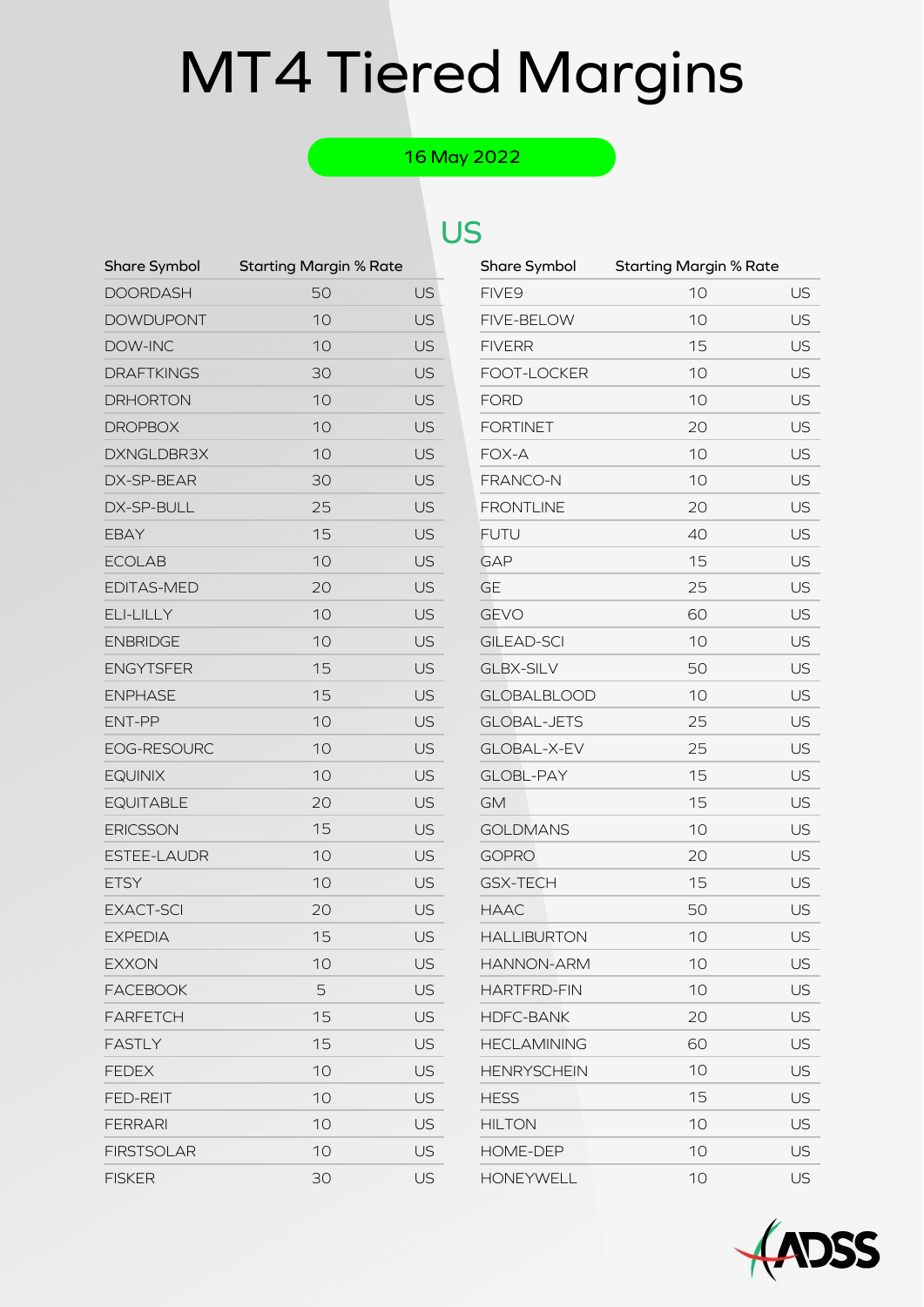### 16 May 2022

| Share Symbol       | <b>Starting Margin % Rate</b> |           | Share Symbol       | <b>Starting Margin % Rate</b> |    |
|--------------------|-------------------------------|-----------|--------------------|-------------------------------|----|
| HP                 | 10                            | <b>US</b> | JONES-LANG         | 10                            | US |
| HP-ENT             | 15                            | <b>US</b> | <b>JOYY-INC</b>    | 15                            | US |
| HSBC-ADR           | 10                            | <b>US</b> | <b>JPMORGAN</b>    | 10                            | US |
| <b>HUAN-POW</b>    | 15                            | <b>US</b> | <b>JUMIA-TECH</b>  | 35                            | US |
| <b>HUBSPOT</b>     | 10                            | <b>US</b> | JUNIPER-NET        | 15                            | US |
| <b>HYLIION</b>     | 30                            | <b>US</b> | KANDI-TECH         | 50                            | US |
| <b>IBM</b>         | 10                            | <b>US</b> | <b>KBR-INC</b>     | 10                            | US |
| <b>ICICI</b>       | 10                            | <b>US</b> | <b>KE-HLDNG</b>    | 15                            | US |
| <b>ILLUMINA</b>    | 10                            | <b>US</b> | <b>KEYCORP</b>     | 15                            | US |
| <b>INDUST-SPDR</b> | 10                            | <b>US</b> | <b>KEYSIGHT</b>    | 15                            | US |
| <b>INFOSYS</b>     | 20                            | <b>US</b> | KIMBELY-CLK        | 20                            | US |
| <b>INNOVATIVE</b>  | 20                            | <b>US</b> | KINDER-MGN         | 10                            | US |
| <b>INOVIO</b>      | 30                            | <b>US</b> | <b>KINROSS-G</b>   | 10                            | US |
| <b>INTEL</b>       | 10                            | <b>US</b> | <b>KKR</b>         | 10                            | US |
| <b>INTERCEPT</b>   | 35                            | <b>US</b> | <b>KRAFT</b>       | 10                            | US |
| <b>INTL-FLAVOR</b> | 10                            | <b>US</b> | <b>KROGER</b>      | 10                            | US |
| <b>INTUIT</b>      | 10                            | <b>US</b> | LAM-RESCH          | 10                            | US |
| <b>INTUITIVE</b>   | 10                            | <b>US</b> | LEMONADE           | 35                            | US |
| INVESCO-QQQ        | 10                            | <b>US</b> | <b>LENNAR</b>      | 10                            | US |
| <b>INVITAE</b>     | 15                            | <b>US</b> | LEVI               | 10                            | US |
| <b>IQIYI</b>       | 15                            | <b>US</b> | LI-AUTO            | 30                            | US |
| ISH-7-10           | 10                            | <b>US</b> | LOCKHEED-MT        | 10                            | US |
| <b>ISH-AERO</b>    | 15                            | <b>US</b> | LOWE'S             | 10                            | US |
| ISHARE20YR         | 50                            | <b>US</b> | <b>LUCID</b>       | 40                            | US |
| ISH-IBOXX-H        | 10                            | <b>US</b> | LUFAX-ADR          | 20                            | US |
| ISH-MSCI-EF        | 15                            | <b>US</b> | LULULEMON          | 10                            | US |
| ISH-MSCI-EM        | 10                            | <b>US</b> | LUMEN-T            | 10                            | US |
| ISH-MSCI-EZ        | 20                            | <b>US</b> | LUMINAR-TEC        | 35                            | US |
| <b>ISH-MSCI-GR</b> | 20                            | <b>US</b> | <b>LYFT</b>        | 20                            | US |
| ISH-MSCI-JP        | 15                            | <b>US</b> | <b>LYINDELLBAS</b> | 15                            | US |
| ISH-SP500          | 10                            | <b>US</b> | <b>MACYS</b>       | 10                            | US |
| <b>JD.COM</b>      | 10                            | <b>US</b> | <b>MANDIANT</b>    | 10                            | US |
| <b>JEFFERIES</b>   | 15                            | <b>US</b> | <b>MARATHONOIL</b> | 20                            | US |
| <b>JOHNSON</b>     | 10                            | <b>US</b> | <b>MARATHONPET</b> | 15                            | US |

| Share Symbol       | <b>Starting Margin % Rate</b> |           |
|--------------------|-------------------------------|-----------|
| <b>JONES-LANG</b>  | 10                            | US        |
| <b>JOYY-INC</b>    | 15                            | US        |
| <b>JPMORGAN</b>    | 10                            | US        |
| <b>JUMIA-TECH</b>  | 35                            | US        |
| <b>JUNIPER-NET</b> | 15                            | US        |
| <b>KANDI-TECH</b>  | 50                            | US        |
| <b>KBR-INC</b>     | 10                            | US        |
| <b>KE-HLDNG</b>    | 15                            | US        |
| <b>KEYCORP</b>     | 15                            | US        |
| <b>KEYSIGHT</b>    | 15                            | US        |
| KIMBELY-CLK        | 20                            | US        |
| <b>KINDER-MGN</b>  | 10                            | US        |
| <b>KINROSS-G</b>   | 10                            | US        |
| <b>KKR</b>         | 10                            | US        |
| <b>KRAFT</b>       | 10                            | US        |
| <b>KROGER</b>      | 10                            | <b>US</b> |
| <b>LAM-RESCH</b>   | 10                            | US        |
| LEMONADE           | 35                            | US        |
| <b>LENNAR</b>      | 10                            | US        |
| LEVI               | 10                            | US        |
| LI-AUTO            | 30                            | US        |
| LOCKHEED-MT        | 10                            | US        |
| LOWE'S             | 10                            | <b>US</b> |
| <b>LUCID</b>       | 40                            | US        |
| LUFAX-ADR          | 20                            | US        |
| <b>LULULEMON</b>   | 10                            | US        |
| LUMEN-T            | 10                            | US        |
| <b>LUMINAR-TEC</b> | 35                            | US        |
| <b>LYFT</b>        | 20                            | US        |
| LYINDELLBAS        | 15                            | US        |
| <b>MACYS</b>       | 10                            | US        |
| <b>MANDIANT</b>    | 10                            | US        |
| <b>MARATHONOIL</b> | 20                            | US        |
| <b>MARATHONPFT</b> | 15                            | US        |

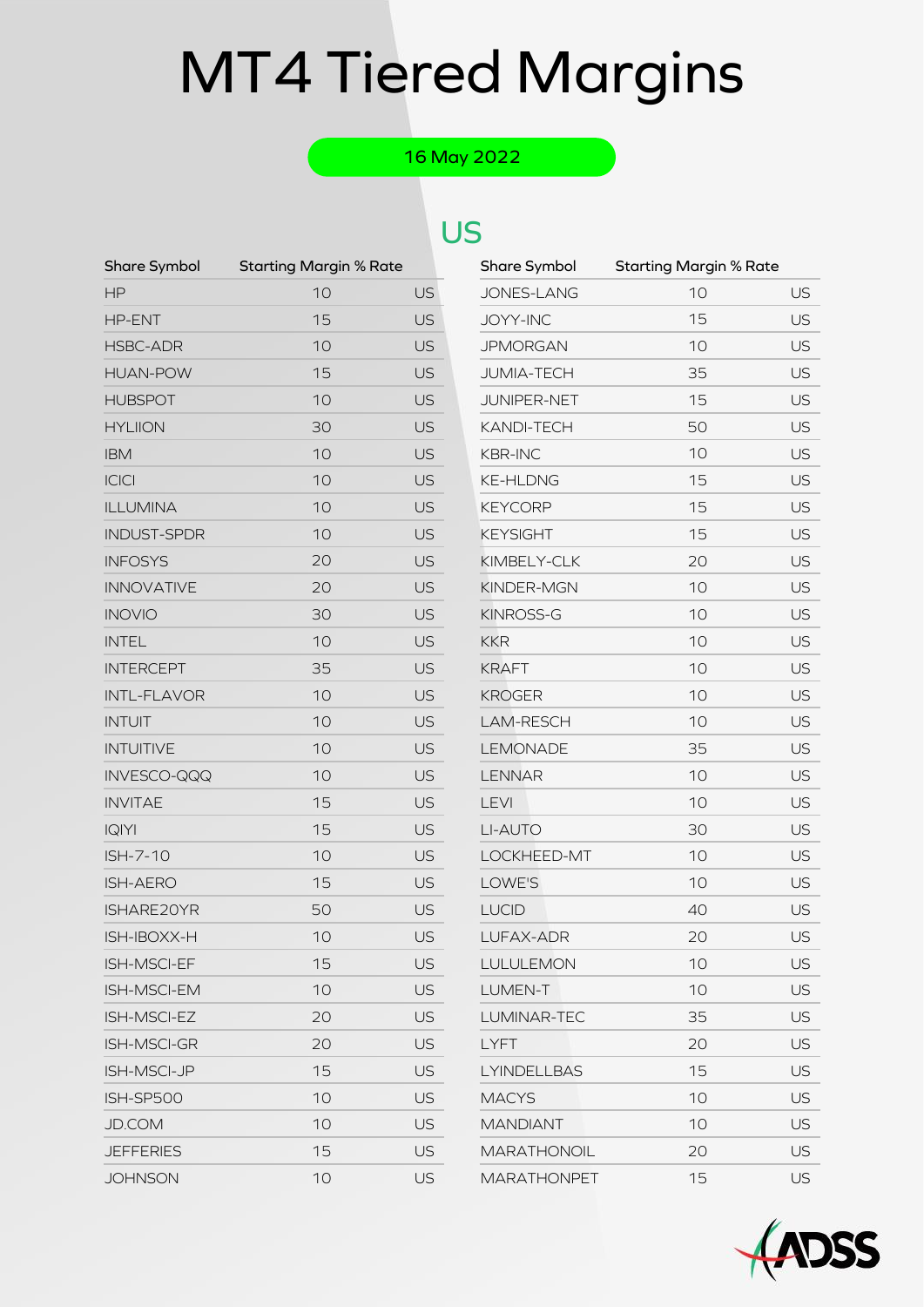### 16 May 2022

| <b>Share Symbol</b> | <b>Starting Margin % Rate</b> |           | Share Symbol      | <b>Starting Margin % Rate</b> |    |
|---------------------|-------------------------------|-----------|-------------------|-------------------------------|----|
| <b>MARRIOTTINT</b>  | 10                            | US        | <b>NIO</b>        | 20                            | US |
| <b>MASIMO</b>       | 10                            | <b>US</b> | NOKIA-ADR         | 50                            | US |
| <b>MATCH</b>        | 20                            | <b>US</b> | <b>NORDSTROM</b>  | 15                            | US |
| <b>MATTEL</b>       | 15                            | <b>US</b> | <b>NORTONLL</b>   | 10                            | US |
| <b>MATTERPORT</b>   | 15                            | <b>US</b> | NORW-CRUISE       | 45                            | US |
| <b>MCCORMIC</b>     | 10                            | <b>US</b> | NOVAVAX           | 70                            | US |
| <b>McD</b>          | 10                            | <b>US</b> | NRGENERGY         | 10                            | US |
| <b>MEDTRONIC</b>    | 10                            | <b>US</b> | <b>NUGT</b>       | 45                            | US |
| <b>MERCADOLIB</b>   | 75                            | <b>US</b> | <b>NUTRIEN</b>    | 10                            | US |
| <b>MERCK</b>        | 30                            | <b>US</b> | <b>NVIDIA</b>     | 10                            | US |
| MGM-RESRTS          | 25                            | <b>US</b> | OCIDNTL-PET       | 20                            | US |
| MICRON-TECH         | 10                            | <b>US</b> | <b>OKTA</b>       | 10                            | US |
| <b>MICROSOFT</b>    | 5                             | <b>US</b> | OMNICOM-GRP       | 10                            | US |
| <b>MICROSTRAT</b>   | 25                            | <b>US</b> | <b>ON-SEMI</b>    | 10                            | US |
| <b>MODERNA</b>      | 30                            | <b>US</b> | <b>OPENDOOR</b>   | 20                            | US |
| <b>MOMO</b>         | 15                            | <b>US</b> | OPEN-TEXT         | 10                            | US |
| <b>MONGODB</b>      | 10                            | <b>US</b> | OPKO-HEALTH       | 85                            | US |
| MONSTER-BEV         | 10                            | <b>US</b> | ORACLE            | 15                            | US |
| <b>MOODYS</b>       | 10                            | <b>US</b> | P&G               | 10                            | US |
| MORGAN-S            | 10                            | <b>US</b> | PAC-BIO-CAL       | 10                            | US |
| <b>MPMATERIALS</b>  | 20                            | <b>US</b> | PAGSEGURO         | 40                            | US |
| <b>MSCI</b>         | 10                            | <b>US</b> | <b>PALANTIR</b>   | 40                            | US |
| <b>MSTRCARD</b>     | 10                            | <b>US</b> | PALO-ALTO         | 15                            | US |
| <b>NATURA</b>       | 40                            | <b>US</b> | PARAGLOBL         | 10                            | US |
| <b>NCINO</b>        | 25                            | <b>US</b> | PARAMOUNT         | 30                            | US |
| NETFLIX             | 10                            | <b>US</b> | <b>PARKHOTELS</b> | 25                            | US |
| NEWMONT-MIN         | 10                            | <b>US</b> | PAYPAL            | 10                            | US |
| <b>NEWSCORP</b>     | 15                            | <b>US</b> | <b>PELOTON</b>    | 30                            | US |
| <b>NEXSTAR</b>      | 15                            | <b>US</b> | <b>PEPSI</b>      | 10                            | US |
| NEXTERA-EN          | 10                            | <b>US</b> | PETRO-BRASL       | 10                            | US |
| NEXTERA-LP          | 10                            | <b>US</b> | PETRO-CN          | 15                            | US |
| <b>NICE</b>         | 10                            | <b>US</b> | <b>PFIZER</b>     | 30                            | US |
| <b>NIKE</b>         | 15                            | <b>US</b> | PG&E              | 10                            | US |
| <b>NIKOLA</b>       | 75                            | <b>US</b> | PHIL-MOR          | 10                            | US |

| Share Symbol       | <b>Starting Margin % Rate</b> |           |
|--------------------|-------------------------------|-----------|
| <b>NIO</b>         | 20                            | US        |
| NOKIA-ADR          | 50                            | US        |
| NORDSTROM          | 15                            | US        |
| NORTONLL           | 10                            | US        |
| <b>NORW-CRUISE</b> | 45                            | US        |
| <b>NOVAVAX</b>     | 70                            | US        |
| <b>NRGENERGY</b>   | 10                            | <b>US</b> |
| NUGT               | 45                            | US        |
| <b>NUTRIEN</b>     | 10                            | US        |
| <b>NVIDIA</b>      | 10                            | US        |
| <b>OCIDNTL-PET</b> | 20                            | US        |
| <b>OKTA</b>        | 10                            | US        |
| OMNICOM-GRP        | 10                            | US        |
| <b>ON-SEMI</b>     | 10                            | US        |
| <b>OPENDOOR</b>    | 20                            | US        |
| <b>OPEN-TEXT</b>   | 10                            | <b>US</b> |
| OPKO-HEALTH        | 85                            | US        |
| ORACLE             | 15                            | US        |
| <b>P&amp;G</b>     | 10                            | US        |
| PAC-BIO-CAL        | 10                            | US        |
| <b>PAGSEGURO</b>   | 40                            | US        |
| <b>PALANTIR</b>    | 40                            | US        |
| PALO-ALTO          | 15                            | <b>US</b> |
| PARAGLOBL          | 10                            | US        |
| <b>PARAMOUNT</b>   | 30                            | US        |
| <b>PARKHOTELS</b>  | 25                            | US        |
| <b>PAYPAL</b>      | 10                            | US        |
| <b>PELOTON</b>     | 30                            | US        |
| <b>PEPSI</b>       | 10                            | US        |
| PETRO-BRASL        | 10                            | US        |
| PETRO-CN           | 15                            | US        |
| <b>PFIZER</b>      | 30                            | <b>US</b> |
| PG&E               | 10                            | US        |
| PHII-MOR           | 10                            | US        |

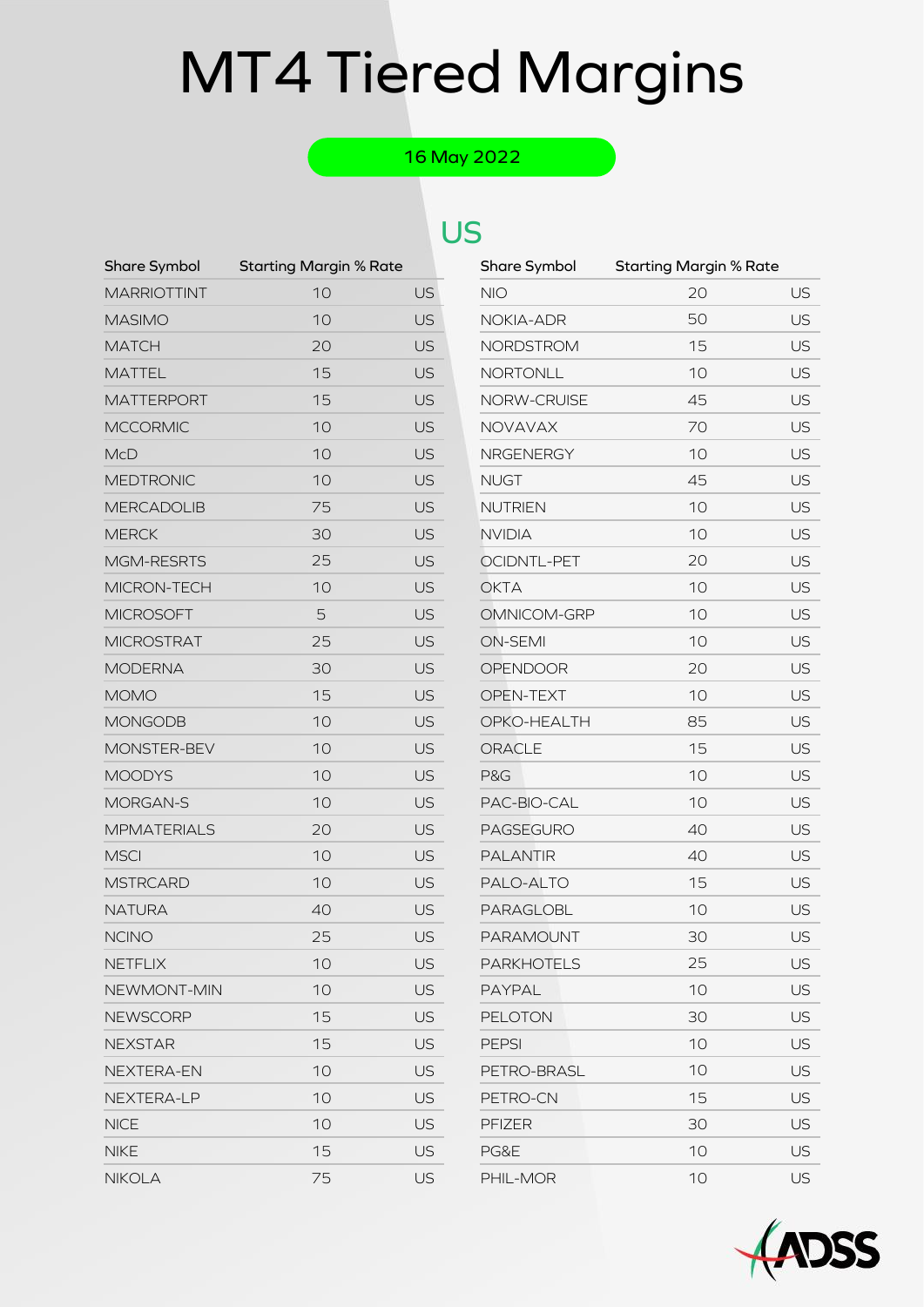### 16 May 2022

| <b>Share Symbol</b> | <b>Starting Margin % Rate</b> |           | Share Symbol       | <b>Starting Margin % Rate</b> |    |
|---------------------|-------------------------------|-----------|--------------------|-------------------------------|----|
| <b>SPLUNK</b>       | 25                            | US        | <b>TRANSOCEAN</b>  | 50                            | US |
| SP-MTRLS            | 20                            | <b>US</b> | <b>TRAVELRS</b>    | 10                            | US |
| SP-O&G-EXP          | 20                            | <b>US</b> | <b>TRIMBLE</b>     | 10                            | US |
| <b>SPOTIFY</b>      | 40                            | <b>US</b> | <b>TWILIO</b>      | 20                            | US |
| SQUARE-INC          | 15                            | <b>US</b> | <b>TWIST-BIO</b>   | 15                            | US |
| <b>STARBUX</b>      | 10                            | <b>US</b> | <b>TWITTER</b>     | 10                            | US |
| <b>STELLANTIS</b>   | 10                            | <b>US</b> | TYSON-FOODS        | 20                            | US |
| <b>STONECO</b>      | 40                            | <b>US</b> | <b>UBER</b>        | 20                            | US |
| <b>STRATASYS</b>    | 15                            | <b>US</b> | <b>UIPATH</b>      | 25                            | US |
| <b>STRYKER</b>      | 10                            | <b>US</b> | <b>ULTA</b>        | 10                            | US |
| SUMO-LOGIC          | 25                            | <b>US</b> | <b>ULTRACLEAN</b>  | 20                            | US |
| <b>SUNRUN</b>       | 15                            | <b>US</b> | UNDER-ARMOR        | 25                            | US |
| S-WEST-AIR          | 15                            | <b>US</b> | UNION-PACIF        | 10                            | US |
| <b>TAIWAN-SEMI</b>  | 10                            | <b>US</b> | UNITED-AIR         | 25                            | US |
| <b>TAKEDA</b>       | 10                            | <b>US</b> | <b>UNITY</b>       | 15                            | US |
| TAKE-TWO            | 10                            | <b>US</b> | UNUM-GRP           | 25                            | US |
| <b>TAPESTRY</b>     | 10                            | <b>US</b> | <b>UPSTART</b>     | 60                            | US |
| <b>TARGET</b>       | 15                            | <b>US</b> | <b>UPWORK</b>      | 10                            | US |
| TATA-MOTORS         | 20                            | <b>US</b> | US-FOOD-HLD        | 15                            | US |
| <b>TECHNIP-ADR</b>  | 60                            | <b>US</b> | US-OILFUND         | 80                            | US |
| <b>TECK</b>         | 15                            | <b>US</b> | UTD-HLTH           | 10                            | US |
| <b>TELADOC</b>      | 10                            | <b>US</b> | UTD-PARCEL         | 10                            | US |
| <b>TENARIS</b>      | 10                            | <b>US</b> | VALE-ADR           | 40                            | US |
| <b>TENCENT</b>      | 15                            | <b>US</b> | VALERO-EGY         | 10                            | US |
| <b>TERADYNE</b>     | 15                            | <b>US</b> | VEC-GLD-MIN        | 10                            | US |
| <b>TESLA</b>        | 20                            | <b>US</b> | <b>VEC-RARE</b>    | 35                            | US |
| <b>TEVA</b>         | 20                            | <b>US</b> | <b>VEEVA</b>       | 10                            | US |
| <b>TEXAS-INST</b>   | 100                           | <b>US</b> | <b>VENTAS</b>      | 15                            | US |
| <b>TEXTRON</b>      | 15                            | <b>US</b> | <b>VERIZON</b>     | 10                            | US |
| THERMO-FSHR         | 10                            | <b>US</b> | <b>VERTEX-PHRM</b> | 10                            | US |
| <b>THOR-IND</b>     | 15                            | US        | <b>VIATRIS</b>     | 15                            | US |
| <b>TJCXCOS</b>      | 10                            | <b>US</b> | <b>VICTORIAS</b>   | 15                            | US |
| <b>T-MOBILE</b>     | 10                            | <b>US</b> | <b>VIPSHOP</b>     | 50                            | US |
| <b>TRADEDESK</b>    | 30                            | <b>US</b> | <b>VIR-BIO</b>     | 30                            | US |

| Share Symbol       | Starting Margin % Rate |           |
|--------------------|------------------------|-----------|
| <b>TRANSOCEAN</b>  | 50                     | US        |
| <b>TRAVELRS</b>    | 10                     | US        |
| <b>TRIMBLE</b>     | 10                     | US        |
| <b>TWILIO</b>      | 20                     | US        |
| <b>TWIST-BIO</b>   | 15                     | US        |
| <b>TWITTER</b>     | 10                     | US        |
| TYSON-FOODS        | 20                     | <b>US</b> |
| UBER               | 20                     | US        |
| <b>UIPATH</b>      | 25                     | US        |
| <b>ULTA</b>        | 10                     | US        |
| <b>ULTRACLEAN</b>  | 20                     | US        |
| UNDER-ARMOR        | 25                     | US        |
| UNION-PACIF        | 10                     | US        |
| UNITED-AIR         | 25                     | US        |
| <b>UNITY</b>       | 15                     | US        |
| UNUM-GRP           | 25                     | <b>US</b> |
| <b>UPSTART</b>     | 60                     | US        |
| <b>UPWORK</b>      | 10                     | US        |
| US-FOOD-HLD        | 15                     | US        |
| <b>US-OILFUND</b>  | 80                     | US        |
| UTD-HLTH           | 10                     | US        |
| UTD-PARCEL         | 10                     | US        |
| <b>VALE-ADR</b>    | 40                     | US        |
| <b>VALERO-EGY</b>  | 10                     | US        |
| <b>VEC-GLD-MIN</b> | 10                     | US        |
| <b>VEC-RARE</b>    | 35                     | US        |
| <b>VEEVA</b>       | 10                     | US        |
| <b>VENTAS</b>      | 15                     | US        |
| <b>VERIZON</b>     | 10                     | US        |
| <b>VERTEX-PHRM</b> | 10                     | US        |
| <b>VIATRIS</b>     | 15                     | US        |
| <b>VICTORIAS</b>   | 15                     | US        |
| <b>VIPSHOP</b>     | 50                     | US        |
| VIR-BIO            | 30                     | <b>US</b> |